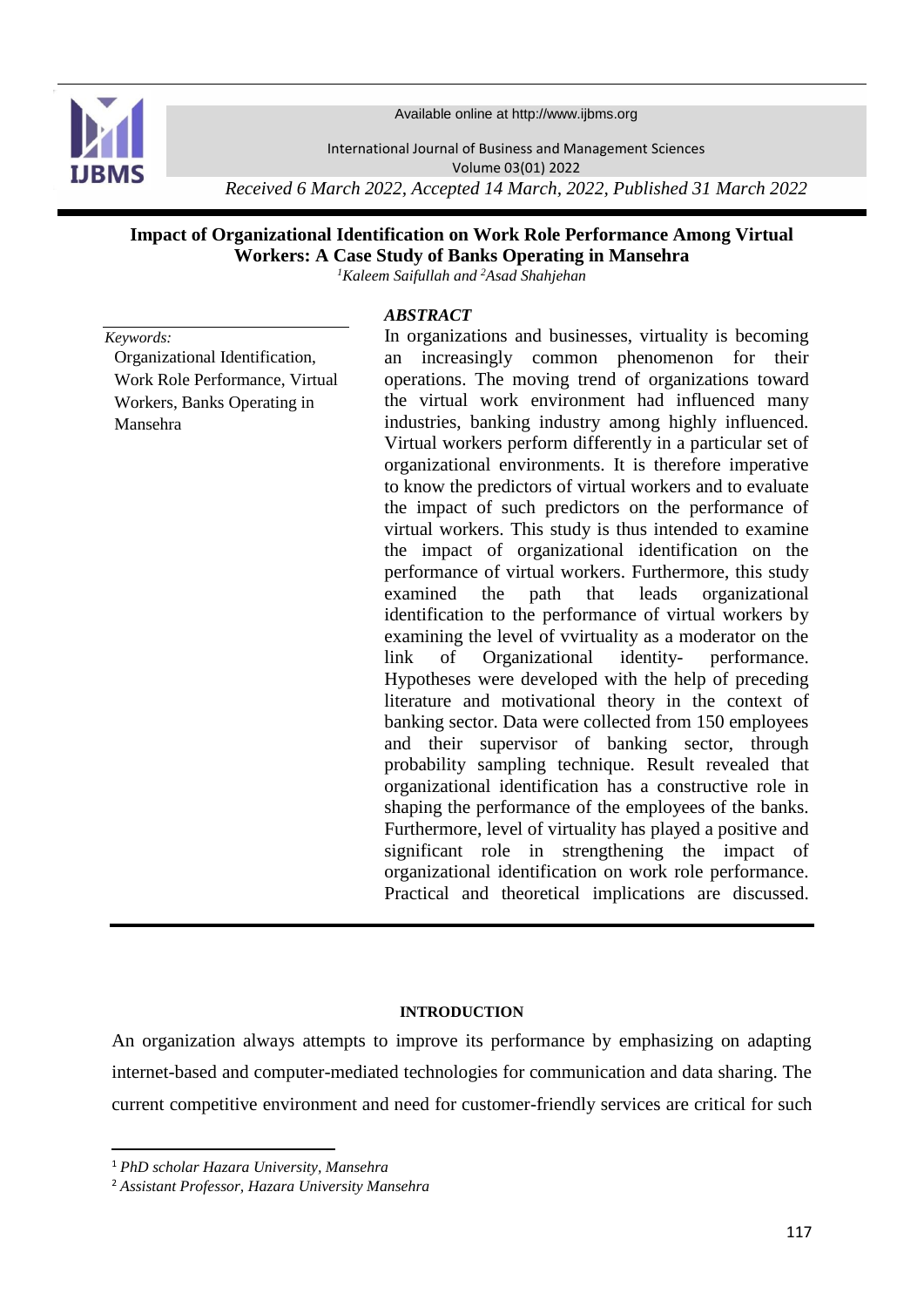adaptations. Banking sector is one of the examples of such adaptations. Banks are moving towards the concept of switching their customers to free of hard cash economic activities. Moreover, they are trying to facilitate their customers in the execution of economic activities and to reduce transaction costs. That motivates management to the adoption of new technologies in bank management like online banking, ATMs, mobile banking, online account opening, etc. Exposure of banks to such types of technologies led employees to use internet-based technologies and computer-mediated technologies for their communication and coordination, resulting in prevailing unstructured virtual work. Conducting business virtually is becoming more common in the prevailing situation of developing technologies [\(Asatiani & Penttinen, 2019;](#page-15-0) [Bailey, Leonardi, & Barley, 2012;](#page-15-1) [Tannenbaum, Mathieu, Salas,](#page-19-0)  [& Cohen, 2012\)](#page-19-0) and more specifically in a situation like COVID-19 pandemics. Research conducted in area of virtual work facilitated the development of an empirical and theoretical understanding of virtual work situations particularly in structured work settings like virtual teaming and banking (e.g., [Gajendran, Harrison, & Delaney](#page-16-0)‐Klinger, 2015; [Golden, Veiga, &](#page-17-0)  [Dino, 2008;](#page-17-0) [Martins, Gilson, & Maynard, 2004\)](#page-18-0). Still working virtually may involve one-toone interaction across time and space in an ad-hoc manner with less or no supervision and at least merely having common goals. Such way of an organic kind of virtual work is expanding as a common norm of various employees [\(Reyt & Wiesenfeld, 2015;](#page-18-1) [Thomas, 2016\)](#page-19-1).

In the  $21<sup>st</sup>$  century, one of the major topics highlighted in the literature on organizational behavior includes individual differences' effect on organizational performance [\(Sikalieh &](#page-19-2)  [Mkoji, 2012\)](#page-19-2). It is evident by literature that individual differences influenced the performance of the organization [\(Liao & Chuang, 2004\)](#page-18-2) specifically in virtual work environments. That develops the need for the identification of the successful individual factors that are contributing to organizational performance.

Virtual workers perform differently in a particular set of organizational environments. Objective of the study at hand is to assess individual differences that motivate them to perform effectively and effectively in a particular virtual work environment. Moreover, individual differences of virtual employees are evaluated on motivational needs that influence them to perform differently in a particular set of conditions. Organizational identification as one of the individual differences that can influence their performance and specifically in virtual work environment. Moreover, their performance will be evaluated based on proficient performance, adaptive performance, and proficient performance at three three-level that are at individual, team member, and organizational member levels. To evaluate this phenomenon moderation effect of level of virtuality will also be analyzed upon the organizational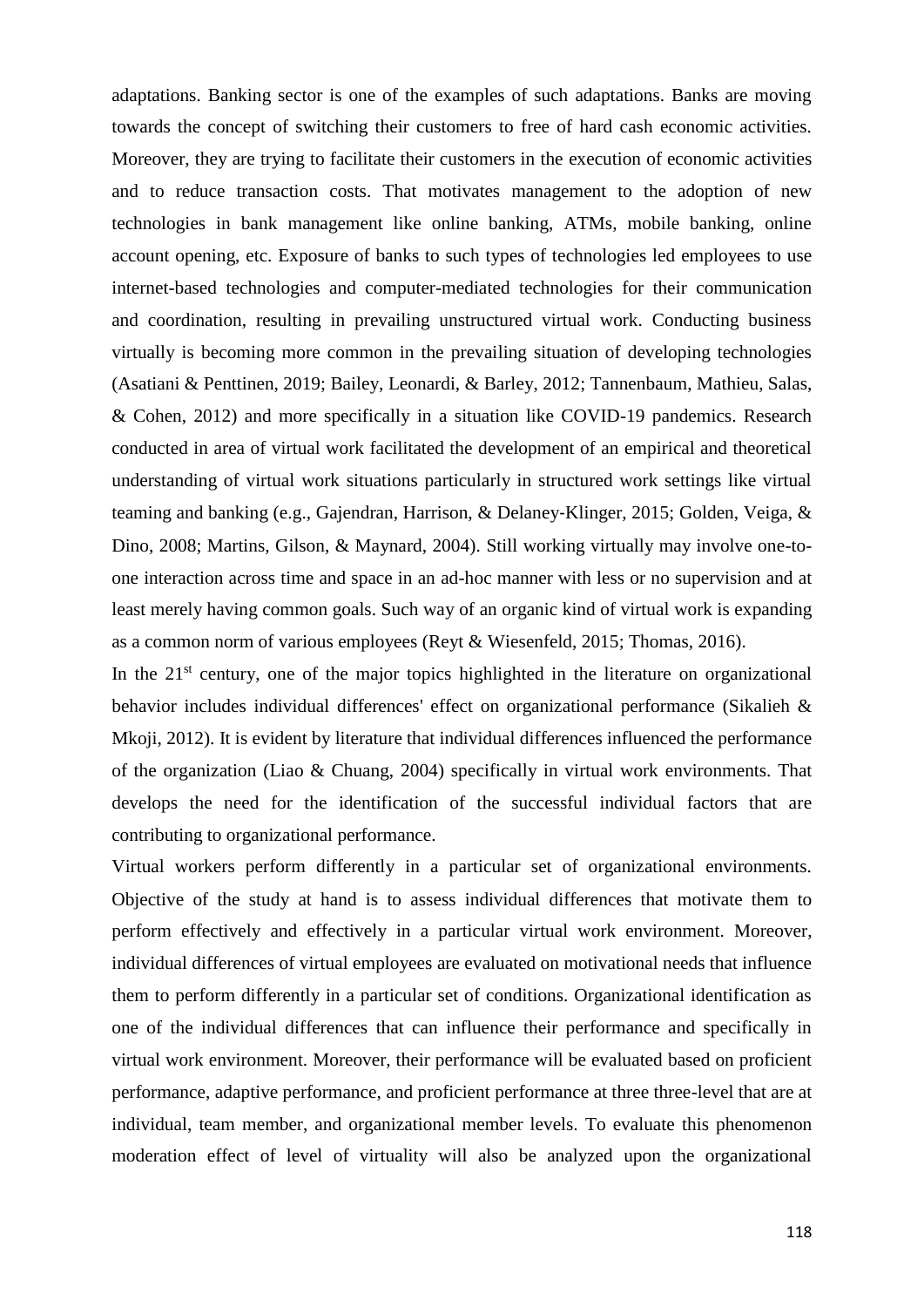identification relationship with work role performance. This study will be conducted on the bank employees in Mansehra district of Khyber Pakhtunkhwa, Pakistan. Selection of banks branches is based on banks operating in Mansehra city.

This study will evaluate organizational identification and its relationship with work role performance and impact of the level of virtuality on relationships of organizational identification and work role performance. For the first time this research is studying organizational identification, work role performance, and level of virtuality collectively. Moreover, limited literature on the variables of the study is available while using the employed methodologies of the study at hand. This will provide detailed literature about the mentioned variables.

# *Problem Statement*

In organizations and businesses, virtuality is becoming an increasingly common phenomenon for their operations. Research shows that 96% of employees have reported working with other people virtuality through technology frequently and very frequently. Furthermore, 37% of employees report that at some point in their careers they have worked remotely from their homes or other location. Virtual workers frequently distant from supervisors, organizational members, and other coworkers, resulting in a feeling of isolation, greater stress, and an enhanced greater need for self-organizing (e.g., [Dobrian, 1999;](#page-16-1) [Nilles, 1994\)](#page-18-3). This geographical dispersion among virtual workers needs higher level of organizational identification that will results in higher performance. Furthermore, Customer value is mostly supplied by frontline staff during the service encounter process in service industries. Customers' perceptions of service quality and customer satisfaction are influenced by employee performance or behavior (Abbasi et, al,. 2021). There is little doubt that frontline employees are critical to providing high-quality service, as the service profit chain concept suggests. This study will therefore evaluate organizational identification effect on work role performance, moreover it will evaluates the effect of level of virtuality on relationship among organizational identification and work role performance.

#### **LITERATURE REVIEW**

#### *Work Role Performance*

Traditionally virtual workers are obligatory to perform certain set of tasks and particular role in a way to contribute to overall organizational performance. Organizational relevance in an industry is highly dependent on how organizations are handling the uncertainties and challenges in their working environment [\(Leong & Rasli, 2014\)](#page-17-1). The work roles of individual virtual workers ought to transform dramatically in response to varying demands and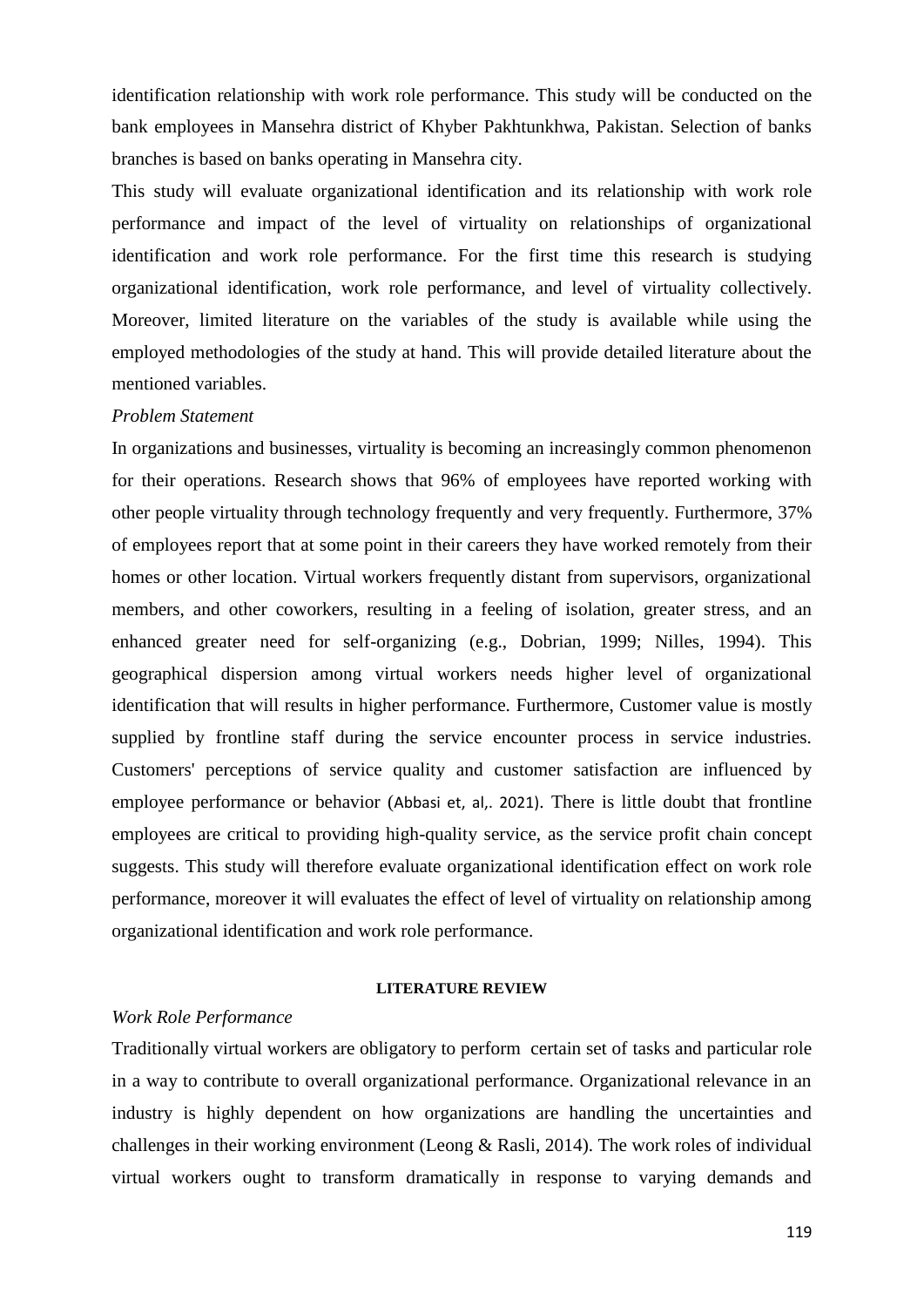circumstances of working environment [\(Katz & Kahn, 1978;](#page-17-2) [Sonnentag & Frese, 2012\)](#page-19-3). [Murphy and Jackson \(1999, p. 335\)](#page-18-4) explained work roles as "the total set of performance responsibilities associated with one's employment".

Researchers found it difficult in determine all aspects of activities that are contributing to the effectiveness and specifically in the situation of inter-dependent and uncertain organizational context [\(Griffin, Neal, & Parker, 2007\)](#page-17-3). The model adopted here to explain work role performance in a virtual work environment will overcome these difficulties by addressing the issue in cross-classifying three-levels of role behaviors that influence effectiveness of individuals (at organizational, team, and individual level) and three types of behaviors (i.e., are proficiency, adaptivity, and proactivity) in a context as work role performance subdimension.

"Proficiency" is defining the level to which an individual virtual worker meet-up his job requirements in a traditional perspective. "Adaptivity" is defined as the extent to which individual virtual works acclimatized to the changes in roles and work systems. "Proactivity" is defined as the extent to which virtual works initiate self-directed activities by foreseeing and instigating the changes in their roles and work systems. Proactivity and adaptivity are important elements in changing working environments, while most of the work role requires a blend of proactivity proficiency, and adaptivity.

Proficient performance is described as the extent of employee meeting job requirements and roles in individual employee context (individual task proficiency), as a team member (team member proficiency) and as an organizational member (organization member proficiency) [\(Leong & Rasli, 2014\)](#page-17-1). Moreover, in specific essence, individual task proficiency is similar to "job role behaviors" [\(Welbourne, Johnson, & Erez, 1998\)](#page-19-4) and "task performance" [\(Borman & Motowidlo, 1993;](#page-16-2) [Johnson, 2003\)](#page-17-4), team member proficiency as explained by [Podsakoff, MacKenzie, Paine, and Bachrach \(2000\),](#page-18-5) "helping behavior", [Welbourne et al.](#page-19-4)  (1998) "team role behavior" and [Borman et al. \(2001\)](#page-15-2) concept of "personal support" and organization member proficiency as the concept of "organizational loyalty and civic virtue" [\(Podsakoff et al., 2000\)](#page-18-5), "organization role behavior" [\(Welbourne et al., 1998\)](#page-19-4), and "organizational support" [\(Borman et al., 2001;](#page-15-2) [Johnson, 2003\)](#page-17-4). Proficient performance of virtual worker is explained by his performance at individual, team, and organization member level. All these three levels of proficient performance has a positive relationship with organizational identification.

Adaptive performance is explained by the virtual workers responding, addressing, supporting, and coping with the changes that are occurring in their virtual working environment and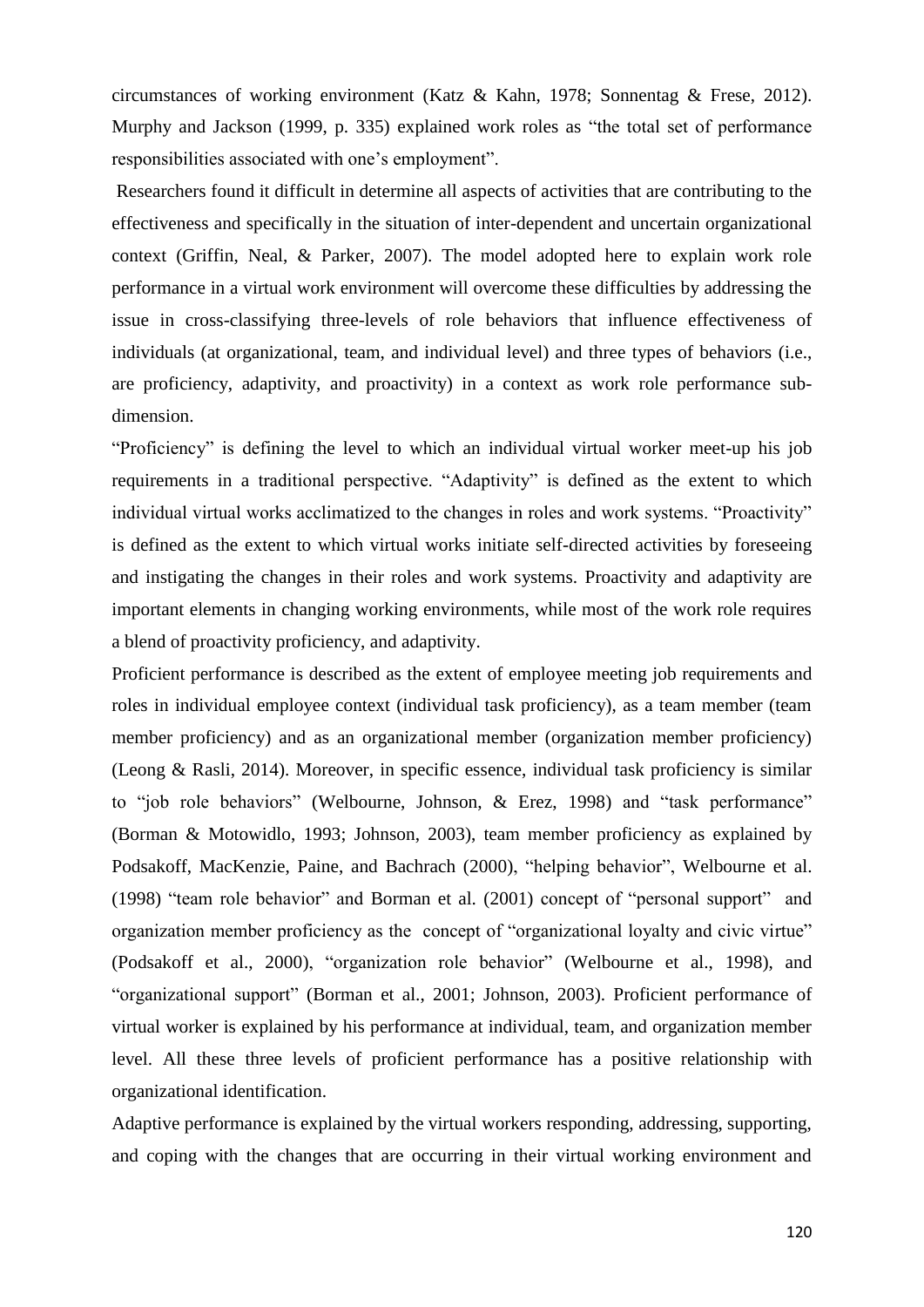make changes to his roles to perform them effectively at individual, as a team member and as an organizational member [\(Griffin et al., 2007;](#page-17-3) [Leong & Rasli, 2014\)](#page-17-1). Furthermore, it is similar to the concept of "dealing with uncertain work situations" and "interpersonal adaptability" given by [Pulakos, Arad, Donovan, and Plamondon \(2000\).](#page-18-6)Virtual workers adaptive performance is here by explained by his performance at individual, team and organizational level adaptivity.

Proactive performance is defined by the degree to which an individual virtual worker is involved in future-oriented, self-directed and self-starting behaviors in transforming themselves, at all three levels that are at individual (individual task proficiency), team (team member proficiency) and organizational member level (organizational member proficiency) [\(Griffin et al., 2007\)](#page-17-3). "Innovator role behavior"[\(Welbourne et al., 1998\)](#page-19-4), "taking charge"[\(Morrison & Phelps, 1999\)](#page-18-7), "personal initiative"[\(Frese, Kring, Soose, & Zempel,](#page-16-3)  [1996\)](#page-16-3), and "proactive behavior"[\(Crant, 2000;](#page-16-4) [Parker, Williams, & Turner, 2006\)](#page-18-8) are the associated constructs. Employees proactive performance is measured on its proactive performance at individual, team and at organizational level.

## *Organizational identification*

Organizational identification is characterized as the "process by which the goals of the organization and those of the individual become increasingly integrated or congruent" [\(Hall,](#page-17-5)  [Schneider, & Nygren, 1970, pp. 176-177;](#page-17-5) [Schneider, Hall, & Nygren, 1971\)](#page-19-5).Researchers conceptualized identification as to when individuals are grouping themselves as an element of the organization [\(Ashforth & Mael, 1989;](#page-15-3) [Dutton, Dukerich, & Harquail, 1994\)](#page-16-5). Moreover, that employees' desire for self-processes like self-consistency and self-enhancement influence individuals for organizational identification [\(Finch, Abeza, O'Reilly, & Hillenbrand, 2018\)](#page-16-6).

In exploring the predictors of organizational identification earlier researchers had identified visibility of organizational membership the intensity of interaction among workers with their organization and the extent to which organizational identity is attractive to its employees, to the degree that will increase the self-consistency, self-distinctiveness, and self-esteem of the employees [\(Ashforth & Mael, 1989;](#page-15-3) [C. B. Bhattacharya, Rao, & Glynn, 1995;](#page-15-4) [Dutton et al.,](#page-16-5)  [1994;](#page-16-5) [Mael & Tetrick, 1992\)](#page-18-9). In addition to its logos and signs on doorways, buildings, clothing, and teacups are some of the elements among organizational processes and structures that generate and enhance the employee's organizational identification. Orientation activities, appreciation ceremonials, and other organizational customs are also triggering organizational identification [\(Dutton et al., 1994;](#page-16-5) [Pratt, 1998\)](#page-18-10). Researches that are defining the key predictors of organizational identification had emphasized the traditional or non-virtual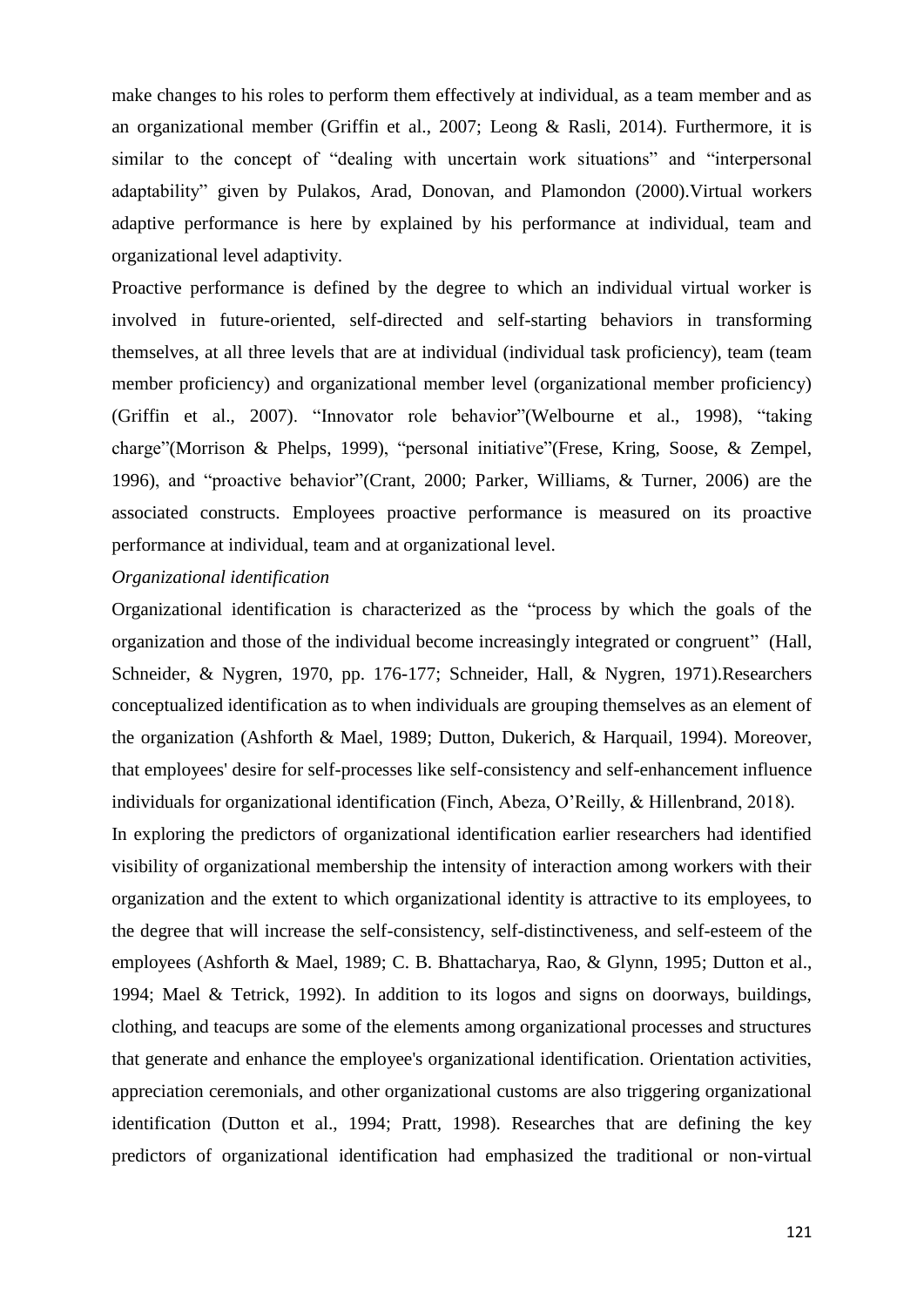individuals, while the nature of virtual work will influence numerous organizational identification predictors. Explicitly, the physical distance between organizations and their members, individual contact with the organization, collocation of coworkers, employees' experiences with the organizational processes and structure helps define organizational membership.

The need for affiliation is taken as one of the key interpreters for their organizational identification [\(Wiesenfeld, Raghuram, & Garud, 2001\)](#page-19-6). Organizational identification performs significant function in context of virtual workers, such as factors like direct supervision, supervisor coordination, and on-time evaluation are not possible, as in the traditional work context. Organizational identification explains the employee's perception about the importance of his belongingness to the organization for his self-definition [\(Ashforth](#page-15-3)  [& Mael, 1989;](#page-15-3) [Pratt, 1998\)](#page-18-10). In addition to it [Bartel, Wrzesniewski, and Wiesenfeld \(2012\)](#page-15-5) also identify organizational identification as an important element specifically in the case of virtual workers. Besides, social exchange theory also suggest the connection of organizational identification and work performance. For instance, employees who have a strong sense of belonging to their company are more inclined to think and behave in accordance with their company's values. Organizational identity, on the other hand, can serve to strengthen the foundation of social exchange relationships and make it easier to maintain a pleasant service atmosphere. Thus we propose, that higher level of organizational identification among virtual workers will leads to higher level of work role performance as individuals will consider organizational goals in align with their own goals. Stronger organizational identification will result in higher work role performance.

H1: *Organizational identification has a positive relationship with work role performance.*

## *Level of virtuality*

Virtuality is described as "the extent to which team members use virtual tools to coordinate and execute team processes, the amount of informational value provided by such tools, and the synchronicity of team member virtual interactions" [\(Kirkman & Mathieu, 2005, p. 700\)](#page-17-6). Earlier researches and this definition had magnified the concept of virtuality as subject of degree instead of a distinct condition [\(Gibson & Gibbs, 2006;](#page-17-7) [Golden, 2006;](#page-17-8) [Hertel, Geister,](#page-17-9)  [& Konradt, 2005;](#page-17-9) [Martins et al., 2004\)](#page-18-0).

The moving trend of organizations toward the virtual work environment had influenced many industries, banking industry among highly influenced [\(Howell, 2015\)](#page-17-10). Banking information system (cloud-based) complemented with e.g. interconnectivity and electronic invoicing system with government infrastructures and electronic banking act as a tool for accounting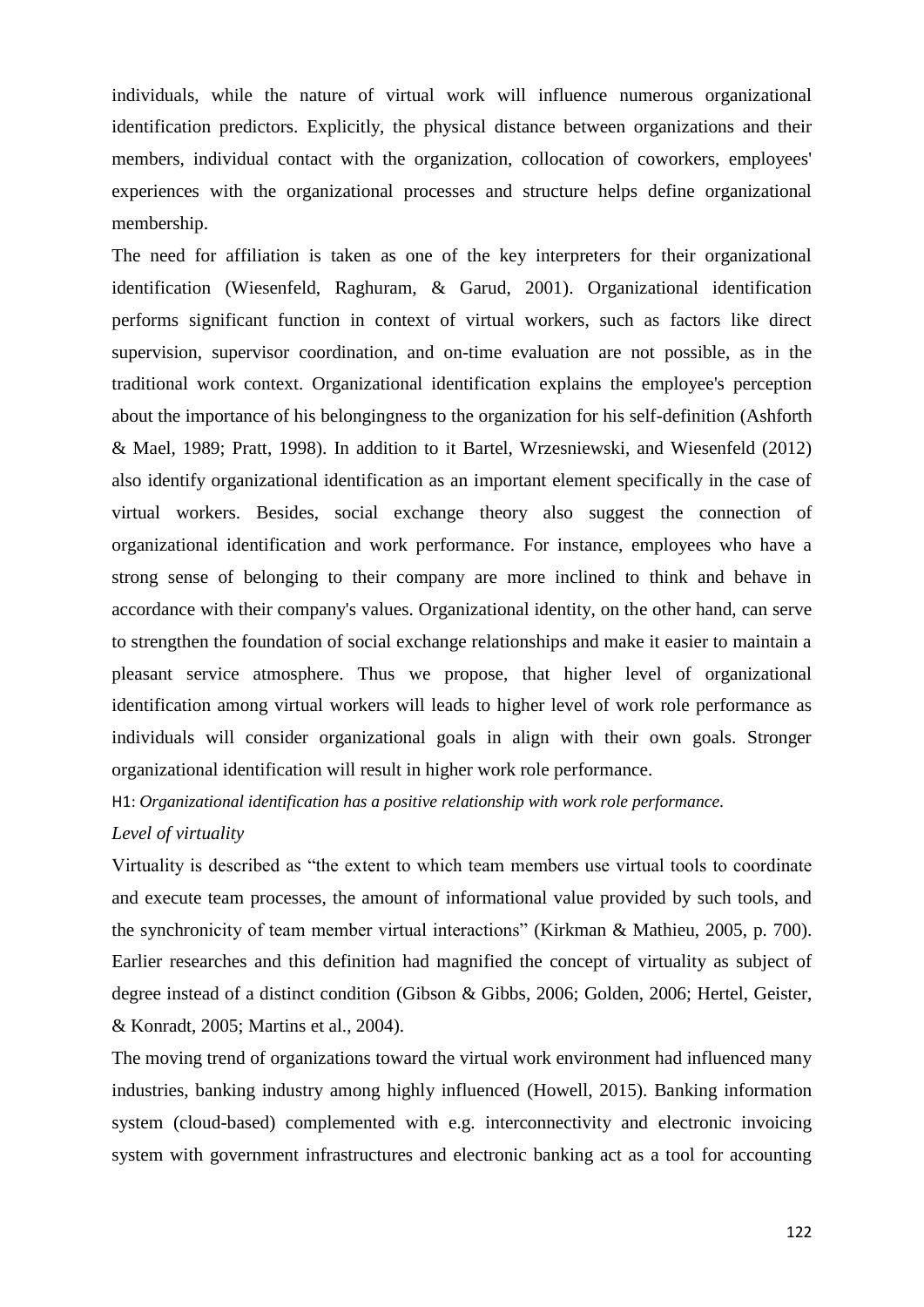procedures in virtual form [\(Asatiani & Penttinen, 2016;](#page-15-6) [Bhimani & Willcocks, 2014\)](#page-15-7). Practically many organizations are providing physical offices to their employees while in theory banks having information systems can do all their work and accounting procedures virtually [\(Asatiani & Penttinen, 2019\)](#page-15-0).

Based on the literature on virtuality six discontinuities identified are temporal, geography, culture, organization, work practices, and technology that will be most helpful in understanding the key aspects of the virtual team environment. These six elements are playing a key role and must be required for evaluating the level of virtuality [\(Brunelle, 2012\)](#page-16-7). Three discontinuities are developed by grouping temporal, geography, culture, organization, work practices, and technology in the three virtuality dimensions that are workplace mobility, team distributions , and variety of work practices [\(Beth Watson-Manheim, Chudoba, &](#page-15-8)  [Crowston, 2002;](#page-15-8) [Chudoba et al., 2005;](#page-16-8) [Lu, Watson-Manheim, Chudoba, & Wynn, 2006\)](#page-18-11).

Workplace mobility is one of the main and distinguishing elements in measuring virtuality. It is defined as the extent to which individual work other than their regular offices that include employees working from different site offices, while on traveling routes and homes that are in places outside their regular offices. It is very challenging for employees in services, sales, and marketing employees that they work from their laptops and briefcases while on traveling routes [\(Jones, 2015\)](#page-17-11). It is common in the pure virtual organizations that individuals work from other than their organizational regular offices. Most organizations fall in the category of hybrid form of organizations, which are neither purely virtual nor conventional. Workplace mobility will positively moderate relationship among organizational identification and work role performance. As a normal understanding in this technological age, individuals had to perform tasks outside their physical offices (e.g., site offices, on roads, from airports etc.). Organizational adoption of technological tools will equip and convenient for employees in performing and coordinating their tasks from anyplace. So, workplace mobility will have a positive influence on relationship among organizational identification and work role performance.

Variety of practices is the second essential discontinuity employed to measure level of virtuality at teams. It is characterized as extent to which individuals face work processes, technology, and cultural diversity at teams [\(Chudoba et al., 2005;](#page-16-8) [Lu et al., 2006\)](#page-18-11). In addition to other challenges faced by global virtual teams, residents of different countries at teams enhance their complexity as they may belongs to distinct cultural backgrounds and even most of the time had different native languages [\(Lipnack & Stamps, 2008\)](#page-18-12). Similar practices can be compensated for other discontinuities and enable ground for common work practices. It is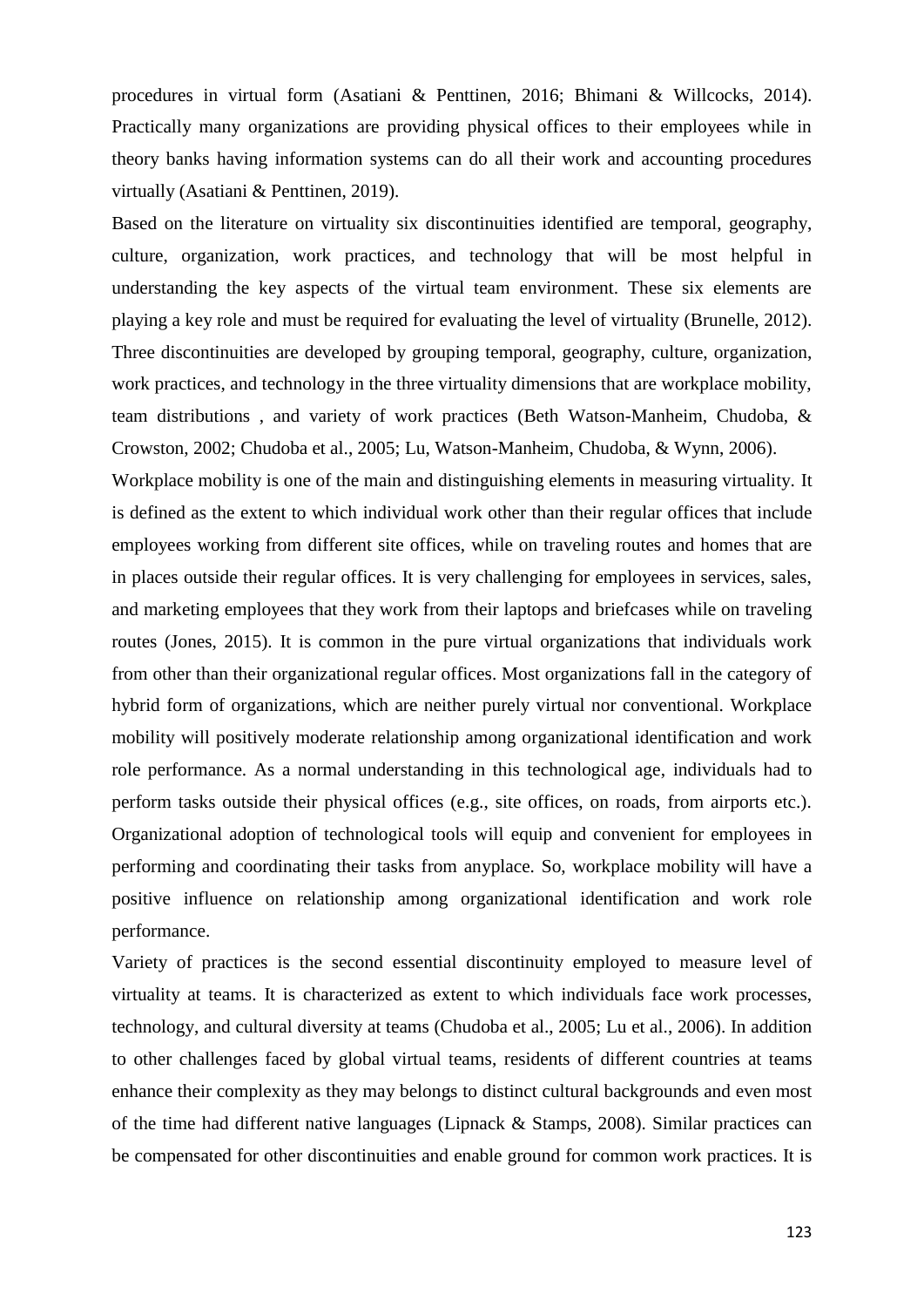difficult to find the tools and work practices that are not common across board and resolves ambiguities and uncertainties [\(Carlile, 2002\)](#page-16-9). Which emphasizes the role of individuals performance reviews and education modules are required to comes with developing similar work practices. Many organizations recommend training on working in a diverse cultural environments, positive conflict, and effective meetings for the purpose to provide similar organizational culture to meet these prospects. Effective corporate vocabulary used in routine processes can be considered as the success factor for common work practices [\(Gabarro,](#page-16-10)  [1990\)](#page-16-10), however extreme standardization must not be up to the extent in which it hiders the responsiveness of individuals, their innovation and creativity that are highly required in this competitive environment. [Chudoba et al. \(2005\)](#page-16-8) added that more diversity in cultures and work practices had negative impact on team performances.

Team distribution refers to the geographic dispersion and time zones, of employees working on virtual teams. It is considered as a discontinuity that virtual team members will coordinate with their team members operating from different time zones. Team distribution is described by the level to which team members working on teams are distributed over time zones and geographies dependent on technological tools for their coordination [\(Chudoba et al., 2005;](#page-16-8) [Lu](#page-18-11)  [et al., 2006\)](#page-18-11). Moreover, it is further explained by the extent to which individuals perform their tasks in teams that are distributed across multiple nations, time zones for which individuals use internet-based conferencing for coordination and communication as lack of physical interaction. Team dispersion will measure the individuals dispersed over time zones and cultures. Team distribution is a discontinuity that will be difficult to cope with as if members from different time zones are coordination. One individual from daytime will find his team member in other part of the world in nighttime or even may find him offline as he is off from duty. On the other hand, if team member is operating from different location in a single time zone many find no difficulty in their coordination if the adopted communication and coordination technologies are effective. Furthermore, in situation of single time zone, team distribution may had no moderating effect on relationship among organizational identification and work role performance.

These three dimensions of virtuality (i.e., variety of practices, workplace mobility, and team distribution) will be more helpful in understanding the impact of remote working and coordination on team performance [\(Chudoba et al., 2005\)](#page-16-8). Virtuality in teams is considered as a strong element to get the team performance while discontinuities are creating difficulties in achieving the team performance in a virtual work environment. Moreover, research had explained formal documentation and rigorous process [\(DeLone, Espinosa, Lee, & Carmel,](#page-16-11)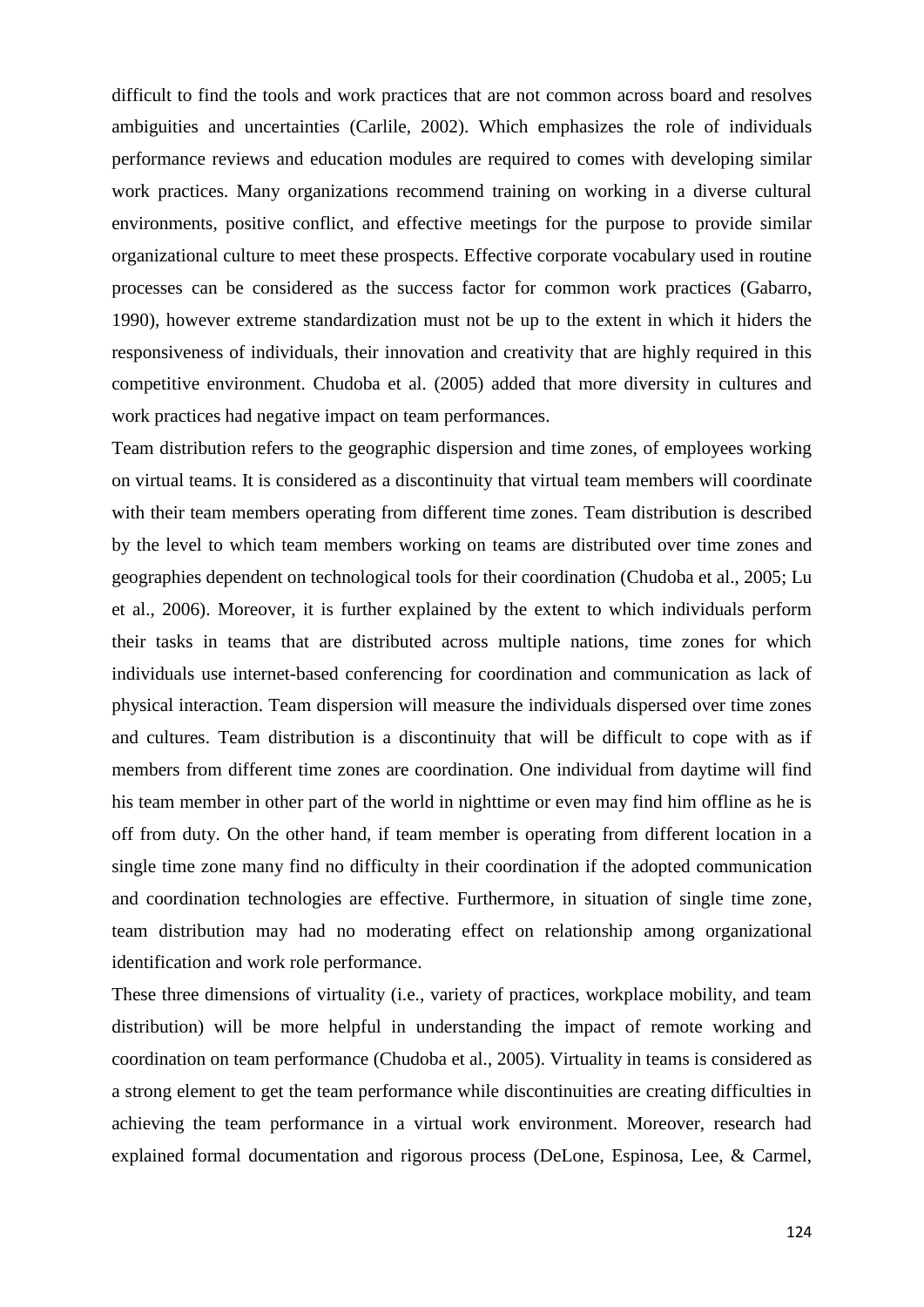[2005\)](#page-16-11), an increase in performance [\(Schunn, Crowley, & Okada, 2002\)](#page-19-7) as beneficial outcomes of virtual teaming.

H2: *Level of virtuality positively moderates relationship among organizational identification and work role performance*.

## **RESEARCH METHODOLOGY**

Two survey instruments were developed based on constructs operationalization and literature review. The first survey instrument was administered to the subordinates and the second to their immediate supervisors. Quantitative data was generated by employing a questionnaire containing close-ended questions. To evade word biasness in questions, standardized items were included. In designing a survey instrument, consideration was also given to the sequence of the questions [\(Fink, 2002\)](#page-16-12). Population of research at hand were the employees of banking sector working in Mansehra, Khyber Pakhtunkhwa, Pakistan.

The probability sampling technique employed for selection of sample in this study i.e., 150 as it was an empirical study. To improve the true and effective representation of the population both techniques of simple random sampling were employed here. A two-step process for the selection of the sample was adopted. At the first step population of respondents from each bank was identified and calculations were carried out that how many respondents from each bank to be chosen. In the second step, random sampling was employed to choose respondents from each bank.

#### **Measures**

## *Organizational Identification*

Edwards & Peccei (2007) six item scale was adopted to measuring organizational identification. High level internal consistency reliability was displayed by the employed six item scale, with range from 0.87 to 0.93 across diverse sample with changing degrees from administration to professionals. Adapted six-item scale to measure organizational identification is theoretically meaningful and psychometrically robust scale [\(Bartels, Pruyn,](#page-15-9)  [& de Jong, 2009;](#page-15-9) [Edwards, 2009;](#page-16-13) [Edwards & Peccei, 2010\)](#page-16-14). Every employee self-assessed their organizational identification on 7 points Likert scale. The Likert scale was varying from 1 to 7, where 1 was for strongly disagree and 7 was for strongly agree.

## *Level of Virtuality*

Discontinuity theory successfully evaluates the level of virtuality in an organization [\(Asatiani](#page-15-0)  [& Penttinen, 2019\)](#page-15-0). Based on discontinuities concept, or differences in expected conditions [Chudoba et al. \(2005\)](#page-16-8) suggests virtuality index to evaluate how 'virtual' a particular work setting is. Discontinuities used include variety of work practices, team distribution, and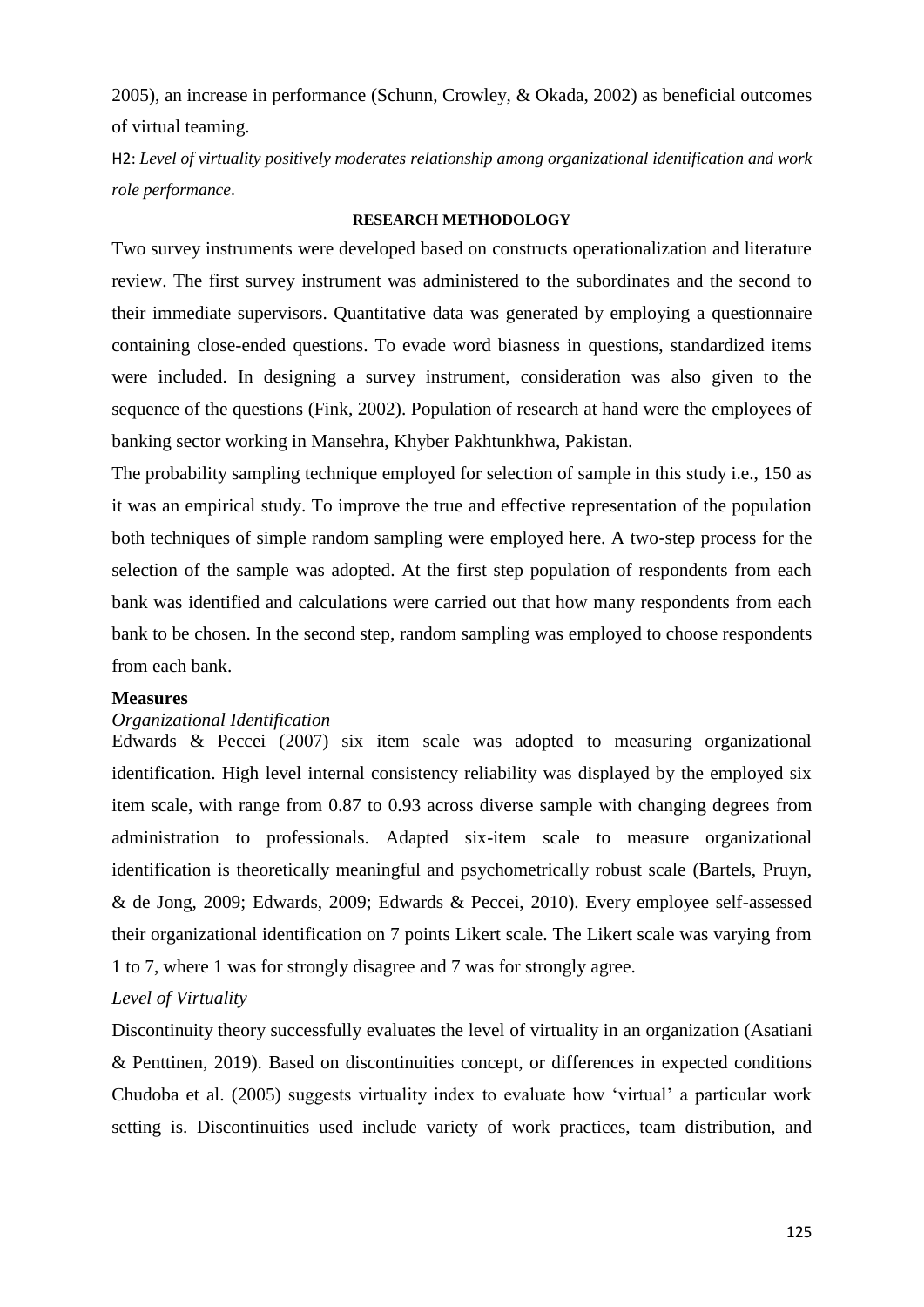workplace mobility, Employee assessed organizational level of virtuality based on these discontinuities.

## *Work Role Performance*

The work role performance model proposed by [Griffin et al. \(2007\)](#page-17-3) cross-classifying three levels of role behaviors that are contributing to effectiveness are an individual, team, and organizational level, with behaviors that are proficiency, adaptivity, and proactivity as subdimensions of work role performance. For the study at hand operationalizing work role performance is based on its three sub variables which are adaptive performance, proficient performance and proactive performance. [Griffin et al. \(2007\)](#page-17-3) developed this measure. Each of the second-order sub-variable of work role performance has nine items.

#### **ANALYSIS**

The descriptive of sample are shown in following table 1:

*Table 1*

*Sample distribution on the basis of gender, education level and supervisory status of the respondents*

|                           |                 | Frequency | Percent |
|---------------------------|-----------------|-----------|---------|
| Gender                    | Male            | 99        | 66      |
|                           | Female          | 51        | 34      |
| Education                 | <b>BS</b>       | 51        | 34      |
|                           | <b>Masters</b>  | 91        | 61      |
|                           | <b>MS</b>       | 8         | 5       |
| <b>Supervisory Status</b> | Supervisory     | 88        | 58.7    |
|                           | Non-Supervisory | 62        | 41.3    |
| Total                     |                 | 150       |         |

We can notice that majority of our sample is male i.e., 66% while the females are 34%. In banks of Pakistan this trend has been noticed that the ratio of males is much higher than females. Furthermore, 34% respondents are Bachelors, 61% are masters and 5% are MS qualified. Lastly The banks in Pakistan have a narrow hieratical structure in which majority of the staff is both acting as a subordinate as well as a supervisor due to which 58.7% of the sample has characterized themselves as supervisors and 41.3% have stated that they act as subordinates. For this study Partial correlation was used as it measures level of association among variables, along with effect of set of controlling variables eliminated. In the below table 2 partial correlation among the control and study variables are given.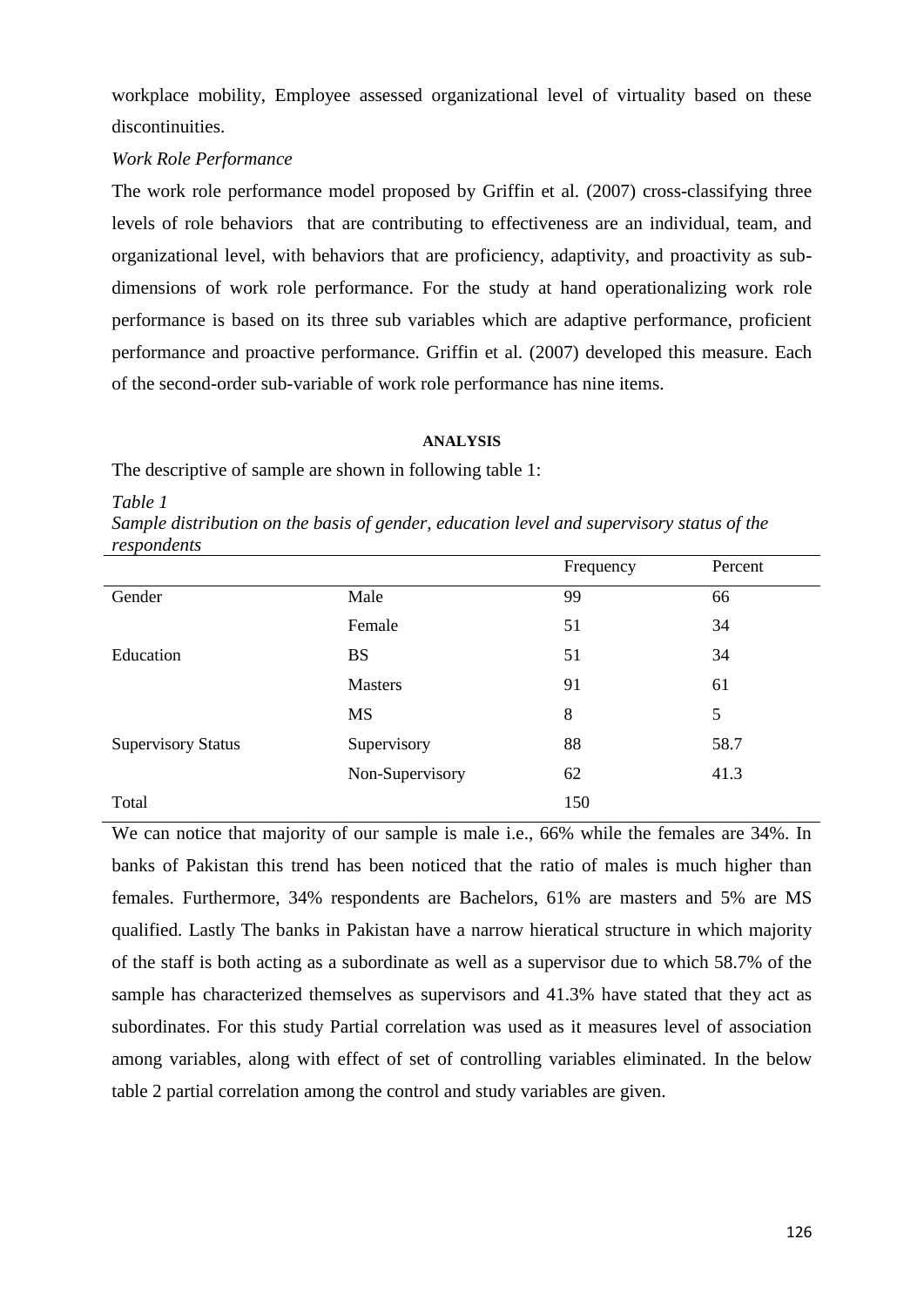| Table 2                    |          |            |                |           |                         |           |           |         |
|----------------------------|----------|------------|----------------|-----------|-------------------------|-----------|-----------|---------|
| <b>Partial</b> correlation |          |            |                |           |                         |           |           |         |
|                            | Gender   | 1          | $\overline{2}$ | 3         | $\overline{\mathbf{4}}$ | 5         | 6         | 7       |
| Age                        | 0.071    |            |                |           |                         |           |           |         |
| <b>Experience</b>          | 0.059    | 0.057      |                |           |                         |           |           |         |
| <b>Education</b>           | $-0.03$  | $0.811**$  | 0.023          |           |                         |           |           |         |
| <b>Supervisory Status</b>  | $-0.059$ | $-0.336**$ | $-0.03$        | $-0.24**$ |                         |           |           |         |
| <b>OI</b>                  | $-0.074$ | $-0.093$   | 0.092          | $-0.103$  | $0.176*$                | (0.816)   |           |         |
| LOV                        | 0.027    | 0.051      | 0.071          | 0.043     | 0.004                   | $0.366**$ | (0.887)   |         |
| <b>WRP</b>                 | $-0.082$ | $-0.077$   | 0.004          | $-0.101$  | 0.11                    | $0.605**$ | $0.314**$ | (0.701) |
| ** $P<0.01$                |          |            |                |           |                         |           |           |         |
| $*P<0.05$                  |          |            |                |           |                         |           |           |         |
| () Cronbach alpha          |          |            |                |           |                         |           |           |         |

The partial correlation matrix explains inimitable effect of variables under study. It is observed from the above table 2 that organizational identification had positive correlation with level of virtuality (R=0.366, p<0.01) and work role performance (R=0.605, p<0.01). While LOV has significant positive relationship with WRP (R=0.314, p<0.01).

Multiple regression analysis was employed to test hypothesis of study at hand. The study hypothesis H1 states significant positive effect of OI on WRP while H2 states that Level of Virtuality significantly moderates relationship among OI and WRP such that it strengthens positive relationship between these variables was tested and results are presented as follows in table 3 and 4.

Table 3

*Multiple Regression Analyses*

| Model |       | $\mathbf{R}^2$ | <b>Std. Error</b> | $\Delta {\bf R}^2$ | ΔF     | Sig. $\Delta F$ |
|-------|-------|----------------|-------------------|--------------------|--------|-----------------|
|       | 0.912 | 0.831          | 0.097             | 0.831              | 68.588 | p<0.01          |
| 2     | 0.916 | 0.839          | 00.095            | 0.008              | 6.464  | p<0.05          |

Table 3 shows that in model 1 independent variable OI along with the Moderator LOV explains a significant variance of 83.1% in the dependent variable WRP ( $R^2$ =0.831,  $F=68.588$ ,  $p<0.01$ ). In the next step the interaction term was also included along with the independent variable OI and Moderator LOV. The results shows that interaction term between OI and LOV also explain significant incremental variance of 0.8% in dependent variable WRP ( $\Delta R^2$ =0.008,  $\Delta F$ =6.464, p<0.05). These results show that the overall moderation model is significant. The direction and strength of the moderation would be estimated from the coefficient table 4 presented below: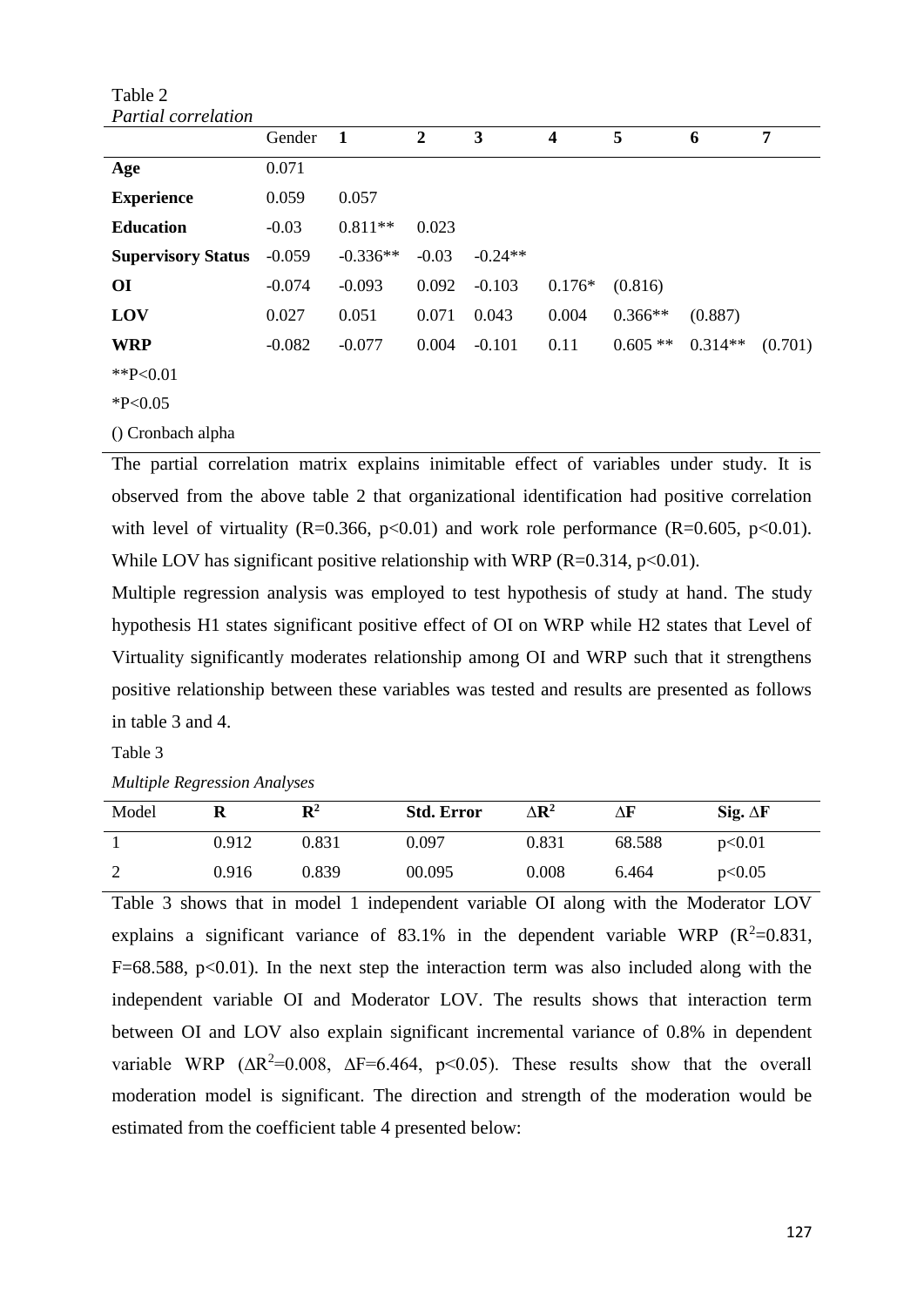Table 4 *Coefficient Table*

| JJ                        |                 |          |        |                |          |        |  |
|---------------------------|-----------------|----------|--------|----------------|----------|--------|--|
|                           | <b>Model 1</b>  |          |        | <b>Model 2</b> |          |        |  |
|                           | B               | T        | Sig.   | B              | t        | Sig.   |  |
| Gender                    | $-0.009$        | $-0.548$ | 0.584  | $-0.013$       | $-0.746$ | 0.457  |  |
| Age                       | 0.001           | 0.602    | 0.548  | 0.001          | 0.626    | 0.533  |  |
| Exp                       | $\beta$ < 0.001 | $-1.58$  | 0.116  | $-0.007$       | $-1.512$ | 0.133  |  |
| Edu                       | $-0.003$        | $-1.14$  | 0.256  | $-0.003$       | $-1.198$ | 0.233  |  |
| SupSta                    | $-0.02$         | $-1.104$ | 0.271  | $-0.021$       | $-1.217$ | 0.226  |  |
| <b>OI</b>                 | 0.838           | 23.585   | p<0.01 | 1.511          | 5.663    | p<0.01 |  |
| LOV                       | $-0.011$        | $-0.543$ | 0.588  | 0.769          | 2.5      | 0.014  |  |
| <b>OIxLOV</b>             |                 |          |        | 0.179          | 2.542    | 0.012  |  |
| a Dependent Variable: WRP |                 |          |        |                |          |        |  |

Model 1 results presented in table 4 shows that OI ( $\beta$ =0.838, t=23.585, p<0.01) has significant positive effect on WRP. On the contrary LOV ( $\beta$ =-0.011, t= -0.588, NS) has a nonsignificant effect on WRP which hasn't been reported in the previous results. The model 2 of table 4 shows that with inclusion of interaction term the effect of LOV also become positive and significant ( $\beta$ =0.769, t=2.5, p<0.05) whereas interaction term has a significant positive effect on WRP ( $\beta$ =-0.179, t=-2.54, p<0.05). Positive effect may report a strengthening effect on positive relationship between OI and WRP which would lead to acceptance of the study hypothesis based on the results and plot of moderation in figure 1: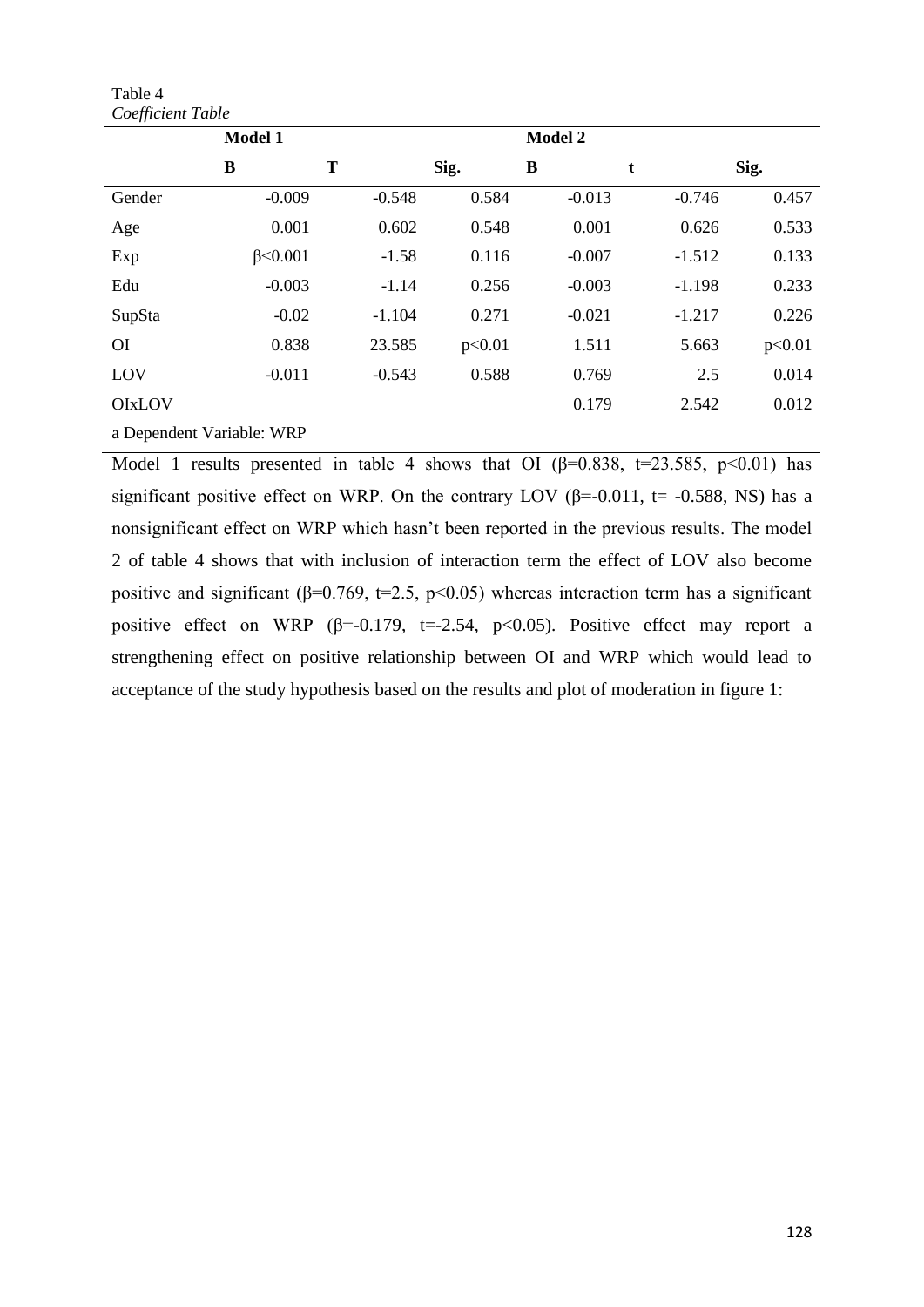#### *Figure 1*



The plot shown in figure 1 report that LOV significantly moderates relationship between OI and WRP such that it strengths positive relationship between these variables. The plot in figure 1 and table 4 provide ample proof for the acceptance of H2 which stated that LOV strengthens the positive relationship between OI and WRP. Thus, it can be concluded that OI it strengthens the positive relationship. This provides significant theoretical and practical insight into the dynamics of relationship between individual difference and WRP.

# *Discussion*

The ultimate purpose of this study was to analyze effect of organizational identification on work role performance, moreover, it was also among one objective to evaluate effect of level of virtuality on relationship among organizational identification and work role performance. For establishing relationships among independent variable (organizational identification), dependent variable (work role performance) and moderating variable (level of virtuality) partial correlation and multiple regression were employed.

Relationship among organizational identification and work role performance are presented and identified in numerous researches [\(S. Bhattacharya & Mittal, 2020;](#page-15-10) [Hon, 2012;](#page-17-12) [Rybnicek, Bergner, & Gutschelhofer, 2019;](#page-19-8) [Sikalieh & Mkoji, 2012\)](#page-19-2). Even though, earlier studies have not explained moderating effect of level of virtuality on relationship among organizational identification and work role performance. This study examines and presents the moderating effect of level of virtuality at dimension level and sub-dimension level. Study hypothesis and relationships presented in study at hand are continued by results of study. Key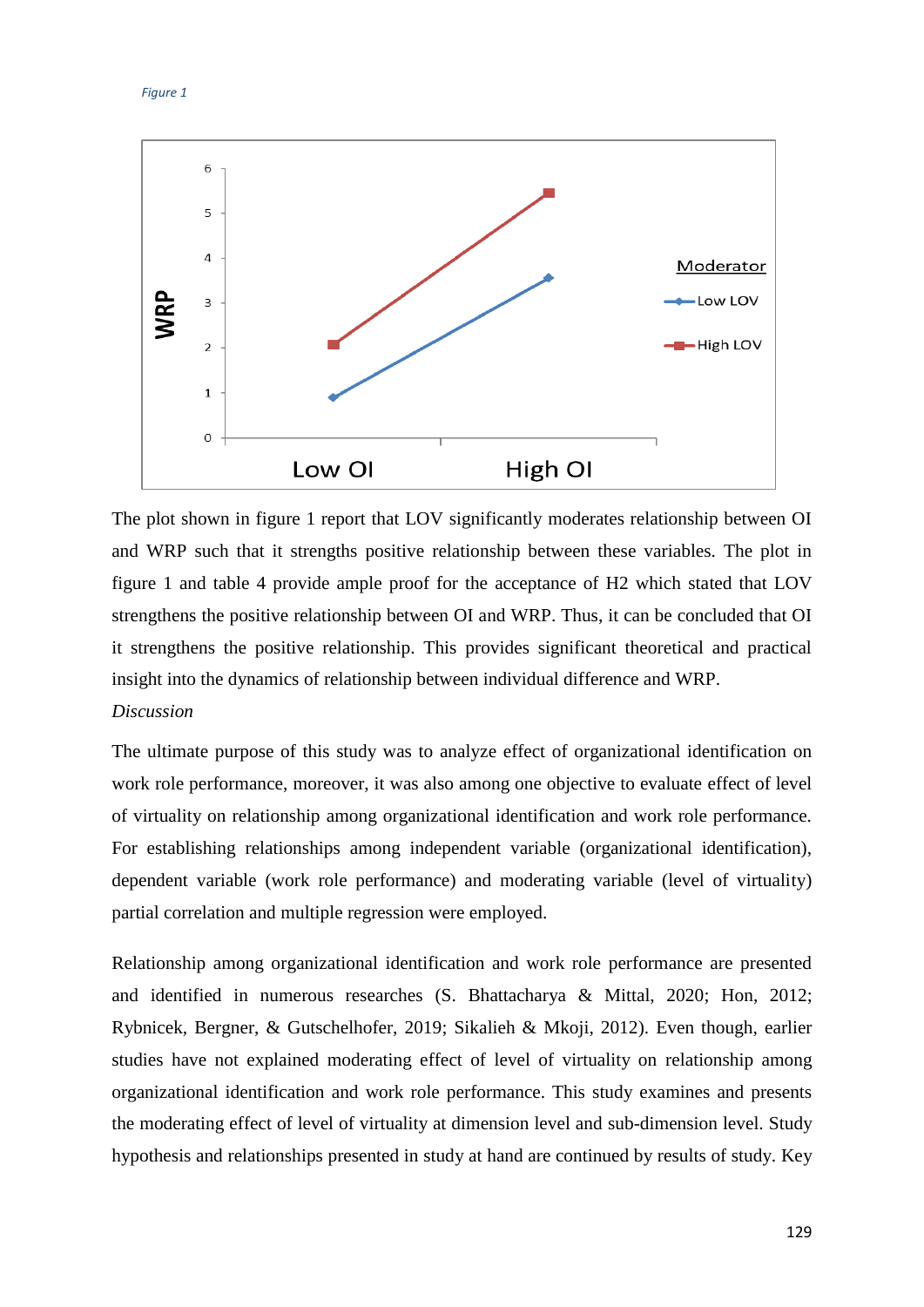interest of the study was to evaluate relationships among organizational identification and work role performance in correlation and regression analysis, that were found highly related. Moreover, other interests of this study includes evaluation of moderating effect of level of virtuality on relationship among organizational identification and work role performance, that were found to be significant and provide sufficient proof for acceptance of study hypothesis. It is worth mentioning that results of the study had provided detailed insight of relationships as mentioned above that helped in profiling the organizations included in this study. Moreover, this study evident different levels of variance among the controlled variables that are age, experience, gender, education, and supervisory status. These variables present different levels of variance among the relationships that were also presented in the numerous studies earlier. Theoretical support and main findings of this study are presented that age has a significant positive relationship with education level. Our results are consistent with findings presented by [Nandrino et al. \(2013\)](#page-18-13) as a positive relationship of age with education level. [Knauper \(1999\)](#page-17-13) also supports a significant positive relationship of age with education level. Moreover, this study shows significant negative relationship of age with supervisory status that is consistent with the results of Ferris, Frink, Gilmore, and Kacmar (1994).

Organizational identification presents significant positive relationship with work role performance at the study partial correlation. Mukherjee et al. (2012) supports this relationship of organizational identification with work role performance. Furthermore, Mukherjee et al. (2012) added that organizational identification plays a major role in connecting virtual team members with the organization and higher will be their priorities for attaining organizational goals as personal goals and being loyal to their organization. This result is also supported by social exchange theory that states that employees who have a strong sense of belonging to their company are more inclined to think and behave in accordance with their company's values. Furthermore, organizational identification has a positive relationship with level of virtuality. Dutton et al. (1994); Wiesenfeld et al. (2001) too confirms positive relationship between organizational identification and level of virtuality and finds that employees will be more cooperative as they go virtual due to their strong organizational identification.

In the partial correlation of this study, it is found that level of virtuality has a positive relationship with work role performance that is consistent with the findings of [Golden and](#page-17-14)  Veiga (2008). Moreover, [Golden and Veiga \(2008\)](#page-17-14) added that employees who work widely in virtual mode produce a higher performance at their work. The increased level of virtuality presents positive relationship with work role performance and specifically in the situation when the tasks are related to brainstorming activities [\(Petru Lucian Curşeu, 2006;](#page-16-15) [Petru L](#page-16-16)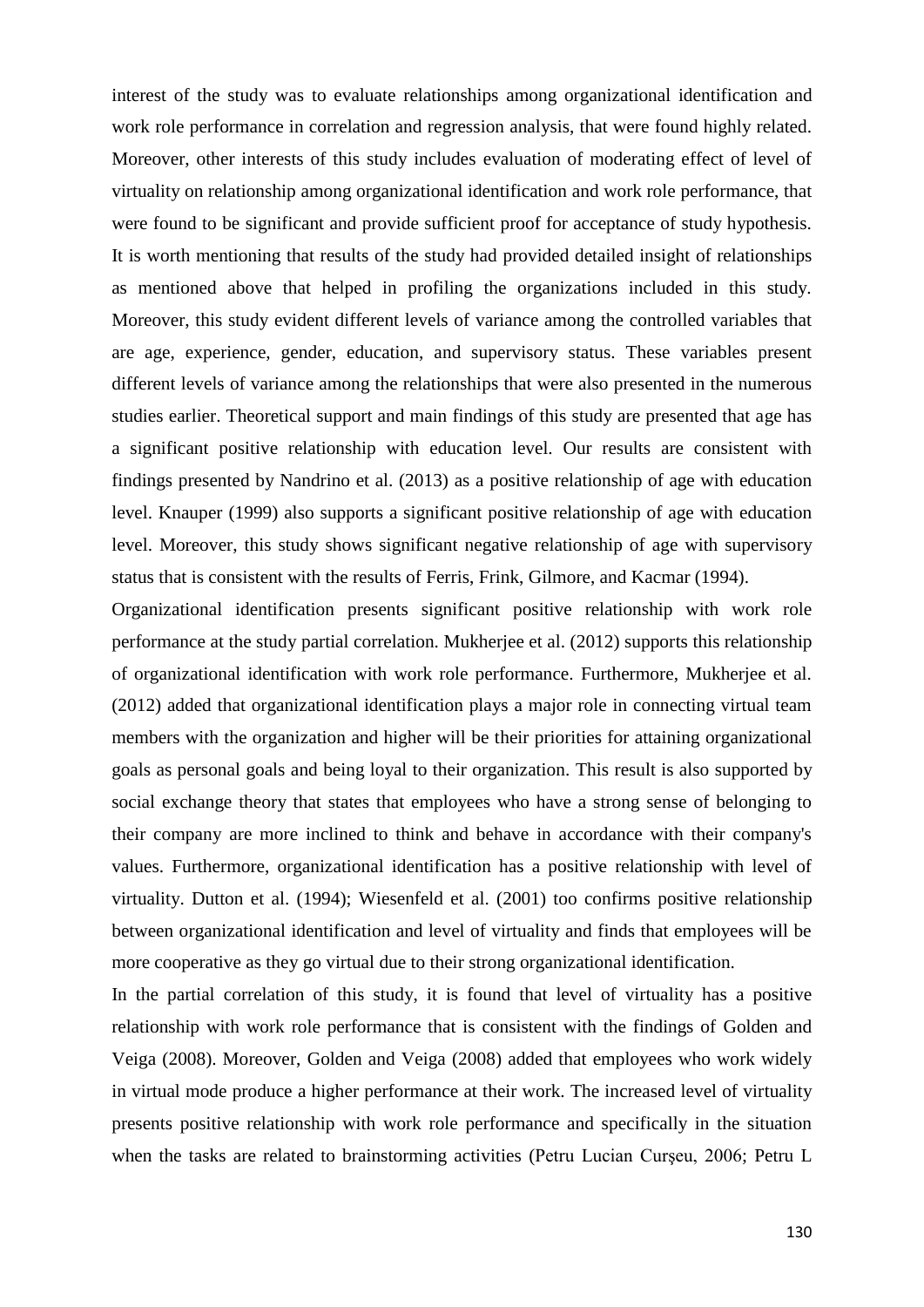[Curşeu, Schalk, & Wessel, 2008;](#page-16-16) [Valacich & Schwenk, 1995\)](#page-19-9). Results of the study at hand display significant positive relationship among organizational identification and work role performance. Finch et al. (2018) also presented significant positive relationship between organizational identification and work role performance. Along with it Hakonen and Lipponen (2007) study also supports positive relationship among organizational identification and work role performance of virtual workers that improves performance of their virtual teams.

#### **CONCLUSION**

This study focused on evaluating effect of organizational identification on work role performance. Organizational identification found to have positive significant correlation with work role performance. Furthermore, this study predominantly focused on effect of level of virtuality on relationship among organizational identification and work role performance. Level of virtuality that is measured on workplace mobility, variety of practices and team distribution has significant positive relationship with work role performance. Workplace mobility is one of the dominating subdimension as in this new era of organizational restructuring. COVID-19 had obligated organizations for restructuring their work process and practices. Workplace mobility is enabling organizations to perform from work from anywhere (like home, travelling routes, site offices etc.) that will improve the employees and organizational performance. Variety of practices among the virtual workers will improve the work processes as it will enhance the way of performing particular tasks in a virtual work. Virtual workers from different work groups/organizations will share advantages of their work practices that will result in a single and effective work practices resulting improved work role performance. Team distribution in the study at hand was low or had no effect as the study sample was operating in a single time zone. The study for the first time had presented that level of virtuality in banking sector had a positive significant effect on relationship of organizational identification and work role performance.

# *Limitation and Future Research Recommendation*

This study has some limitations that need to be addressed in future research studies. Firstly, the sample size for this study was too limited (150) which possess the issue of generalizability. Future researchers may collect that data from large sample size to overcome such issues. Secondly, the data were collected only from the banks located at Mansehra city. Future researcher may extend this study by collecting data from other cities in Hazara Region and from other divisions of Khyber Pakhtunkhwa. Though this study has examined the underlying path that links organizational identification to work role performance. However, future researchers may verify the role of other organizational level variables and individual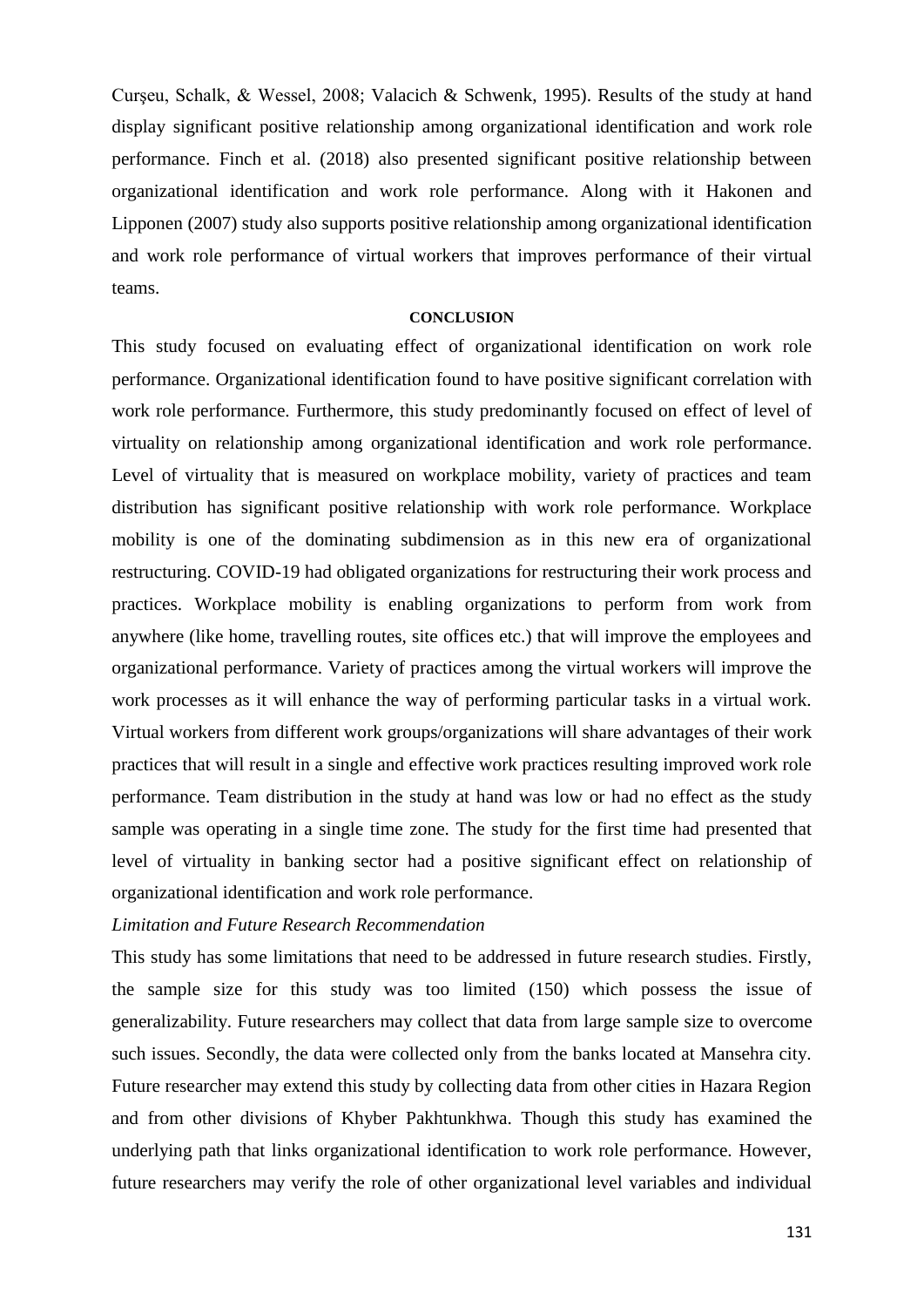level variables as potential mediators and moderators. Lastly, future researchers may try other service oriented and manufacturing sector to see how these variables would perform in other industry.

#### **REFERENCES**

- Abbasi, S. G., Shabbir, M. S., Abbas, M., & Tahir, M. S. (2021). HPWS and knowledge sharing behavior: The role of psychological empowerment and organizational identification in public sector banks. *Journal of Public Affairs*, *21*(3), e2512
- <span id="page-15-6"></span>Asatiani, A., & Penttinen, E. (2016). PROFILING OUTSOURCERS OF PROFESSIONAL SERVICES–AN EXPLORATORY STUDY ON SMALL AND MEDIUM-SIZED ENTERPRISES.
- <span id="page-15-0"></span>Asatiani, A., & Penttinen, E. (2019). Constructing continuities in virtual work environments: A multiple case study of two firms with differing degrees of virtuality. *Information systems journal, 29*(2), 484-513.
- <span id="page-15-3"></span>Ashforth, B. E., & Mael, F. (1989). Social identity theory and the organization. *Academy of Management Review, 14*(1), 20-39.
- <span id="page-15-1"></span>Bailey, D. E., Leonardi, P. M., & Barley, S. R. (2012). The lure of the virtual. *Organization Science, 23*(5), 1485-1504.
- <span id="page-15-5"></span>Bartel, C. A., Wrzesniewski, A., & Wiesenfeld, B. M. (2012). Knowing where you stand: Physical isolation, perceived respect, and organizational identification among virtual employees. *Organization Science, 23*(3), 743-757.
- <span id="page-15-9"></span>Bartels, J., Pruyn, A., & de Jong, M. (2009). Employee identification before and after an internal merger: A longitudinal analysis. *Journal of Occupational and Organizational Psychology, 82*(1), 113-128.
- <span id="page-15-8"></span>Beth Watson-Manheim, M., Chudoba, K. M., & Crowston, K. (2002). Discontinuities and continuities: A new way to understand virtual work. *Information Technology & People, 15*(3), 191-209.
- <span id="page-15-4"></span>Bhattacharya, C. B., Rao, H., & Glynn, M. A. (1995). Understanding the bond of identification: An investigation of its correlates among art museum members. *Journal of marketing, 59*(4), 46- 57.
- <span id="page-15-10"></span>Bhattacharya, S., & Mittal, P. (2020). The Impact of Individual Needs on Employee Performance while Teleworking. *Australasian Accounting, Business and Finance Journal, 14*(5), 65-85.
- <span id="page-15-7"></span>Bhimani, A., & Willcocks, L. (2014). Digitisation,'Big Data'and the transformation of accounting information. *Accounting and Business Research, 44*(4), 469-490.
- <span id="page-15-2"></span>Borman, W. C., Buck, D. E., Hanson, M. A., Motowidlo, S. J., Stark, S., & Drasgow, F. (2001). An examination of the comparative reliability, validity, and accuracy of performance ratings made using computerized adaptive rating scales. *Journal of applied psychology, 86*(5), 965.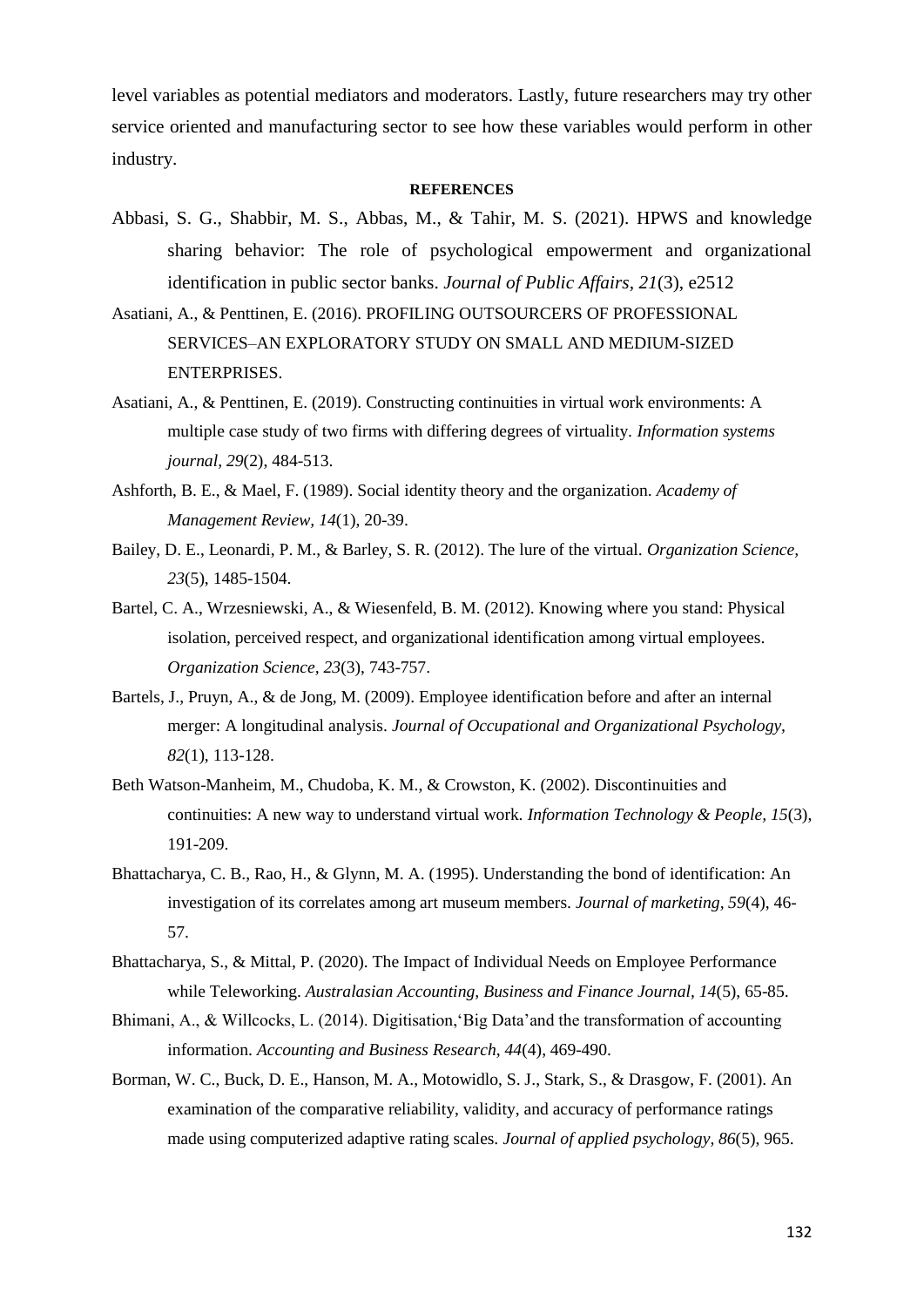- <span id="page-16-2"></span>Borman, W. C., & Motowidlo, S. (1993). Expanding the criterion domain to include elements of contextual performance. *Personnel Selection in Organizations; San Francisco: Jossey-Bass*, 71.
- <span id="page-16-7"></span>Brunelle, E. (2012). Virtuality in work arrangements and affective organizational commitment. *International Journal of Business and Social Science, 3*(2).
- <span id="page-16-9"></span>Carlile, P. R. (2002). A pragmatic view of knowledge and boundaries: Boundary objects in new product development. *Organization Science, 13*(4), 442-455.
- <span id="page-16-8"></span>Chudoba, K. M., Wynn, E., Lu, M., & Watson‐Manheim, M. B. (2005). How virtual are we? Measuring virtuality and understanding its impact in a global organization. *Information systems journal, 15*(4), 279-306.
- <span id="page-16-4"></span>Crant, J. M. (2000). Proactive behavior in organizations. *Journal of Management, 26*(3), 435-462.
- <span id="page-16-15"></span>Curşeu, P. L. (2006). Emergent states in virtual teams: a complex adaptive systems perspective. *Journal of Information Technology, 21*(4), 249-261.
- <span id="page-16-16"></span>Curşeu, P. L., Schalk, R., & Wessel, I. (2008). How do virtual teams process information? A literature review and implications for management. *Journal of Managerial Psychology, 23*(6), 628-652.
- <span id="page-16-11"></span>DeLone, W., Espinosa, J. A., Lee, G., & Carmel, E. (2005). *Bridging global boundaries for IS project success.* Paper presented at the Proceedings of the 38th Annual Hawaii International Conference on System Sciences.
- <span id="page-16-1"></span>Dobrian, J. (1999). Long-distance workers suit long-distance companies. *HR Focus, 76*(12), 11-12.
- <span id="page-16-5"></span>Dutton, J. E., Dukerich, J. M., & Harquail, C. V. (1994). Organizational images and member identification. *Administrative science quarterly*, 239-263.
- <span id="page-16-13"></span>Edwards, M. R. (2009). HR, perceived organisational support and organisational identification: an analysis after organisational formation. *Human Resource Management Journal, 19*(1), 91- 115.
- <span id="page-16-14"></span>Edwards, M. R., & Peccei, R. (2010). Perceived organizational support, organizational identification, and employee outcomes. *Journal of Personnel Psychology*.
- <span id="page-16-6"></span>Finch, D. J., Abeza, G., O'Reilly, N., & Hillenbrand, C. (2018). Organizational identification and independent sales contractor performance in professional services. *Journal of Services Marketing, 32*(4), 373-386.
- <span id="page-16-12"></span>Fink, A. (2002). *How to ask survey questions* (Vol. 1): Sage.
- <span id="page-16-3"></span>Frese, M., Kring, W., Soose, A., & Zempel, J. (1996). Personal initiative at work: Differences between East and West Germany. *Academy of Management journal, 39*(1), 37-63.
- <span id="page-16-10"></span>Gabarro, J. J. (1990). The development of working relationships. *Intellectual teamwork: Social and technological foundations of cooperative work*, 79-110.
- <span id="page-16-0"></span>Gajendran, R. S., Harrison, D. A., & Delaney‐Klinger, K. (2015). Are telecommuters remotely good citizens? Unpacking telecommuting's effects on performance via i‐deals and job resources. *Personnel psychology, 68*(2), 353-393.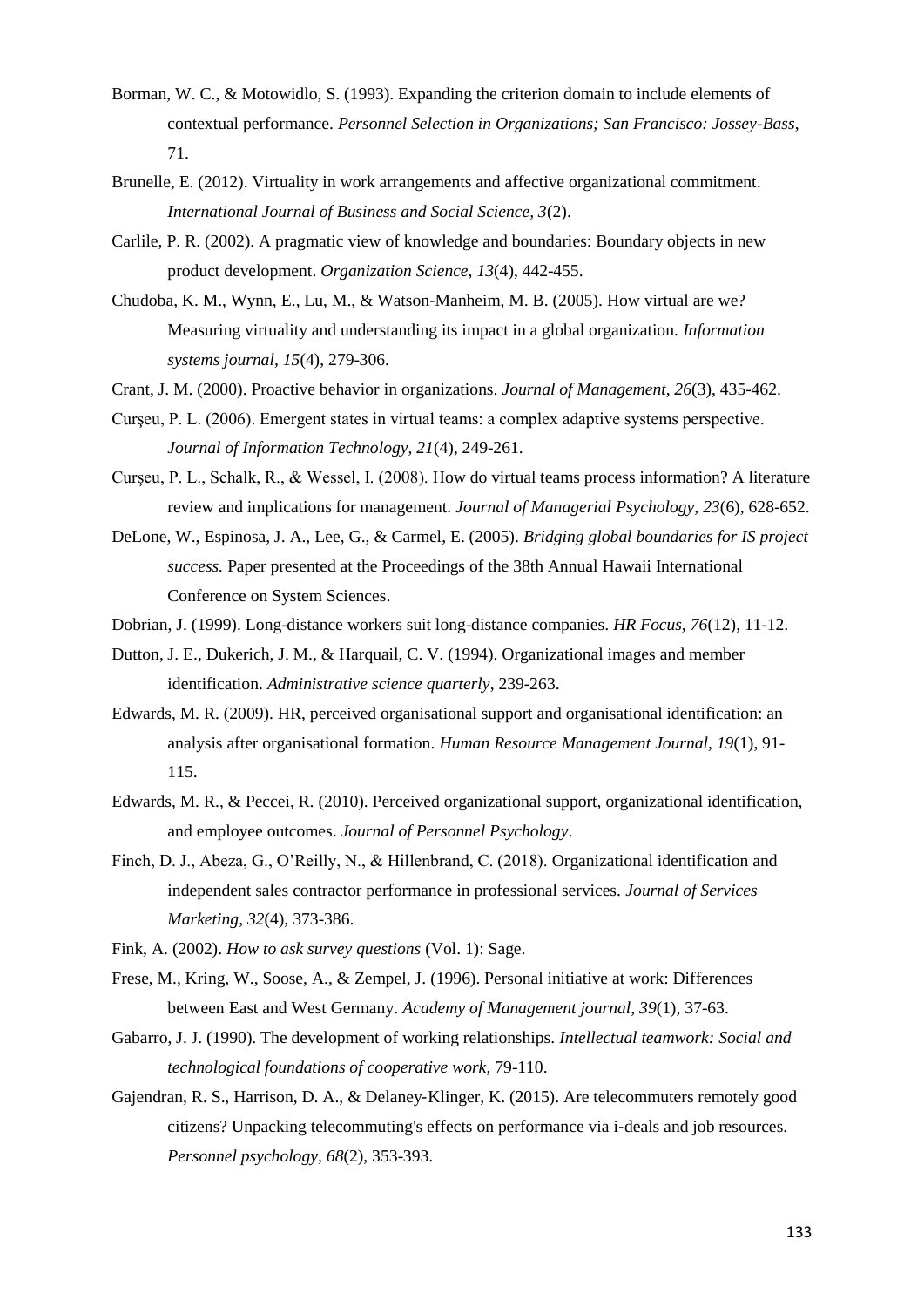- <span id="page-17-7"></span>Gibson, C. B., & Gibbs, J. L. (2006). Unpacking the concept of virtuality: The effects of geographic dispersion, electronic dependence, dynamic structure, and national diversity on team innovation. *Administrative science quarterly, 51*(3), 451-495.
- <span id="page-17-8"></span>Golden, T. D. (2006). Avoiding depletion in virtual work: Telework and the intervening impact of work exhaustion on commitment and turnover intentions. *Journal of vocational behavior, 69*(1), 176-187.
- <span id="page-17-14"></span>Golden, T. D., & Veiga, J. F. (2008). The impact of superior–subordinate relationships on the commitment, job satisfaction, and performance of virtual workers. *The Leadership Quarterly, 19*(1), 77-88.
- <span id="page-17-0"></span>Golden, T. D., Veiga, J. F., & Dino, R. N. (2008). The impact of professional isolation on teleworker job performance and turnover intentions: does time spent teleworking, interacting face-toface, or having access to communication-enhancing technology matter? *Journal of applied psychology, 93*(6), 1412.
- <span id="page-17-3"></span>Griffin, M. A., Neal, A., & Parker, S. K. (2007). A new model of work role performance: Positive behavior in uncertain and interdependent contexts. *Academy of management Journal, 50*(2), 327-347.
- <span id="page-17-5"></span>Hall, D. T., Schneider, B., & Nygren, H. T. (1970). Personal factors in organizational identification. *Administrative science quarterly*, 176-190.
- Hardin, A. M., Fuller, M. A., & Davison, R. M. (2007). I know I can, but can we? Culture and efficacy beliefs in global virtual teams. *Small group research, 38*(1), 130-155.
- <span id="page-17-9"></span>Hertel, G., Geister, S., & Konradt, U. (2005). Managing virtual teams: A review of current empirical research. *Human Resource Management Review, 15*(1), 69-95.
- <span id="page-17-12"></span>Hon, A. H. (2012). Shaping environments conductive to creativity: The role of intrinsic motivation. *Cornell Hospitality Quarterly, 53*(1), 53-64.
- <span id="page-17-10"></span>Howell, J. (2015). Moving to the cloud. *Strategic Finance, 97*(6), 30-37.
- <span id="page-17-4"></span>Johnson, J. W. (2003). Toward a better understanding of the relationship between personality and individual job performance. *Personality and work: Reconsidering the role of personality in organizations, 83*, 120.
- <span id="page-17-11"></span>Jones, J. M. (2015). In U.S., Telecommuting for Work Climbs to 37%. *Gallup Inc.* Retrieved from [https://news.gallup.com/poll/184649/telecommuting%E2%80%90work%E2%80%90climbs.a](https://news.gallup.com/poll/184649/telecommuting%E2%80%90work%E2%80%90climbs.aspx) [spx](https://news.gallup.com/poll/184649/telecommuting%E2%80%90work%E2%80%90climbs.aspx)
- <span id="page-17-2"></span>Katz, D., & Kahn, R. L. (1978). *The social psychology of organizations* (Vol. 2): Wiley New York.
- <span id="page-17-6"></span>Kirkman, B. L., & Mathieu, J. E. (2005). The dimensions and antecedents of team virtuality. *Journal of management, 31*(5), 700-718.
- <span id="page-17-13"></span>Knauper, B. (1999). The impact of age and education on response order effects in attitude measurement. *Public Opinion Quarterly*, 347-370.
- <span id="page-17-1"></span>Leong, C. T., & Rasli, A. (2014). The Relationship between innovative work behavior on work role performance: An empirical study. *Procedia-Social and Behavioral Sciences, 129*, 592-600.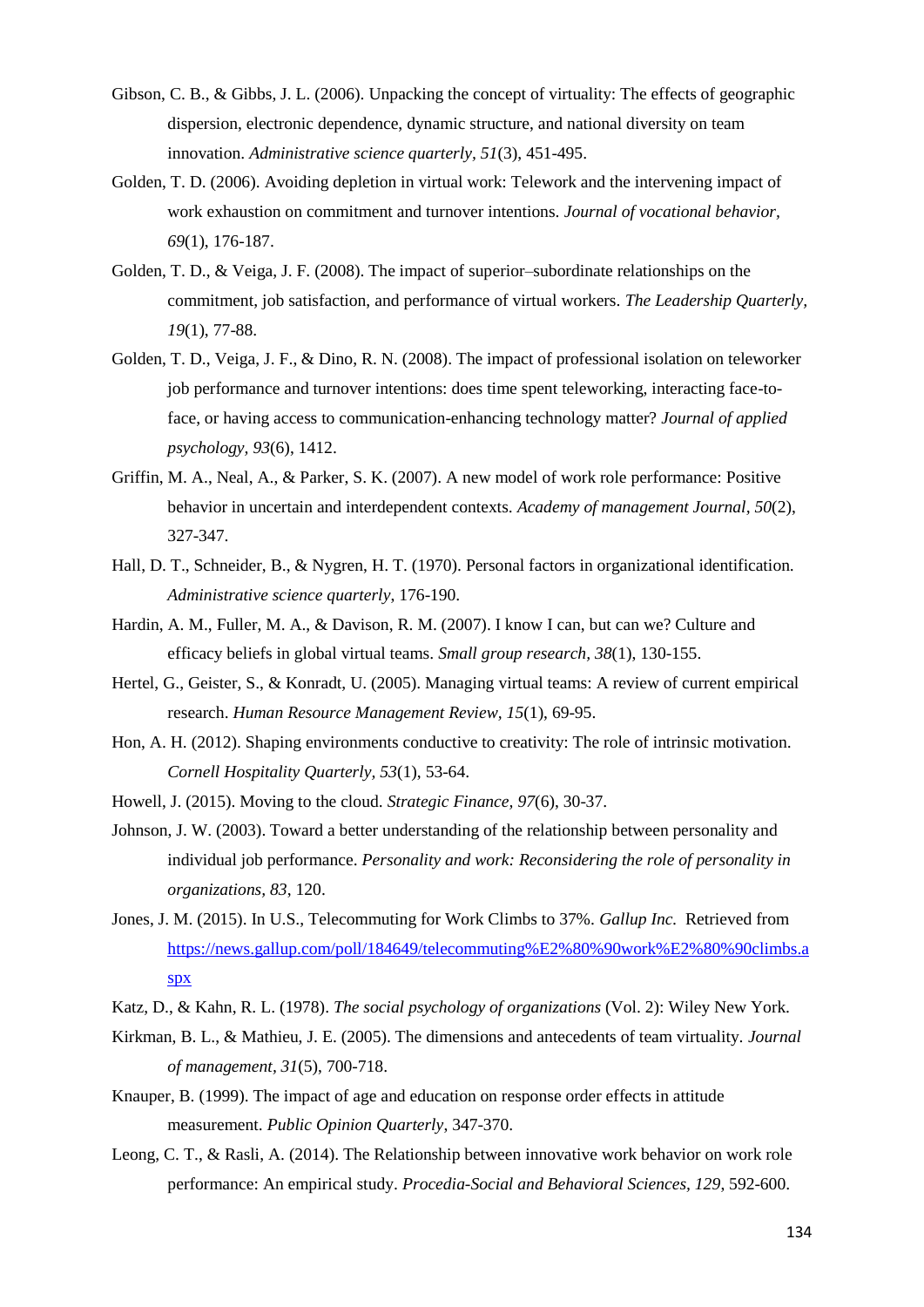- <span id="page-18-2"></span>Liao, H., & Chuang, A. (2004). A multilevel investigation of factors influencing employee service performance and customer outcomes. *Academy of Management journal, 47*(1), 41-58.
- <span id="page-18-12"></span>Lipnack, J., & Stamps, J. (2008). *Virtual teams: People working across boundaries with technology*: John Wiley & Sons.
- <span id="page-18-11"></span>Lu, M., Watson-Manheim, M. B., Chudoba, K. M., & Wynn, E. (2006). Virtuality and team performance: Understanding the impact of variety of practices. *Journal of Global Information Technology Management, 9*(1), 4-23.
- Lu, M., Wynn, E., Chudoba, K., & Watson-Manheim, M. (2003). Understanding virtuality in a global organization: toward a virtuality index. *ICIS 2003 Proceedings*, 78.
- <span id="page-18-9"></span>Mael, F. A., & Tetrick, L. E. (1992). Identifying organizational identification. *Educational and psychological measurement, 52*(4), 813-824.
- <span id="page-18-0"></span>Martins, L. L., Gilson, L. L., & Maynard, M. T. (2004). Virtual teams: What do we know and where do we go from here? *Journal of management, 30*(6), 805-835.
- <span id="page-18-7"></span>Morrison, E. W., & Phelps, C. C. (1999). Taking charge at work: Extrarole efforts to initiate workplace change. *Academy of Management journal, 42*(4), 403-419.
- <span id="page-18-4"></span>Murphy, P. R., & Jackson, S. E. (1999). Managing work role performance: Challenges for twenty-first century organizations and their employees. *Pulakos (Eds.), The changing nature of performance: Implications for staffing, motivation, and development*, 325-365.
- <span id="page-18-13"></span>Nandrino, J. L., Baracca, M., Antoine, P., Paget, V., Bydlowski, S., & Carton, S. (2013). Level of emotional awareness in the general French population: Effects of gender, age, and education level. *International Journal of Psychology, 48*(6), 1072-1079.
- <span id="page-18-3"></span>Nilles, J. M. (1994). *Making telecommuting happen: A guide for telemanagers and telecommuters*.
- Northcraft, G. B., Griffith, T. L., & Fuller, M. A. (2005). Virtual Study Groups. *Teaching and Learning with Virtual Teams*, 131.
- <span id="page-18-8"></span>Parker, S. K., Williams, H. M., & Turner, N. (2006). Modeling the antecedents of proactive behavior at work. *Journal of applied psychology, 91*(3), 636.
- <span id="page-18-5"></span>Podsakoff, P. M., MacKenzie, S. B., Paine, J. B., & Bachrach, D. G. (2000). Organizational citizenship behaviors: A critical review of the theoretical and empirical literature and suggestions for future research. *Journal of Management, 26*(3), 513-563.
- <span id="page-18-10"></span>Pratt, M. G. (1998). Central questions in organizational identification. *Identity in organizations*, 171- 207.
- <span id="page-18-6"></span>Pulakos, E. D., Arad, S., Donovan, M. A., & Plamondon, K. E. (2000). Adaptability in the workplace: Development of a taxonomy of adaptive performance. *Journal of applied psychology, 85*(4), 612.
- <span id="page-18-1"></span>Reyt, J.-N., & Wiesenfeld, B. M. (2015). Seeing the forest for the trees: Exploratory learning, mobile technology, and knowledge workers' role integration behaviors. *Academy of Management journal, 58*(3), 739-762.